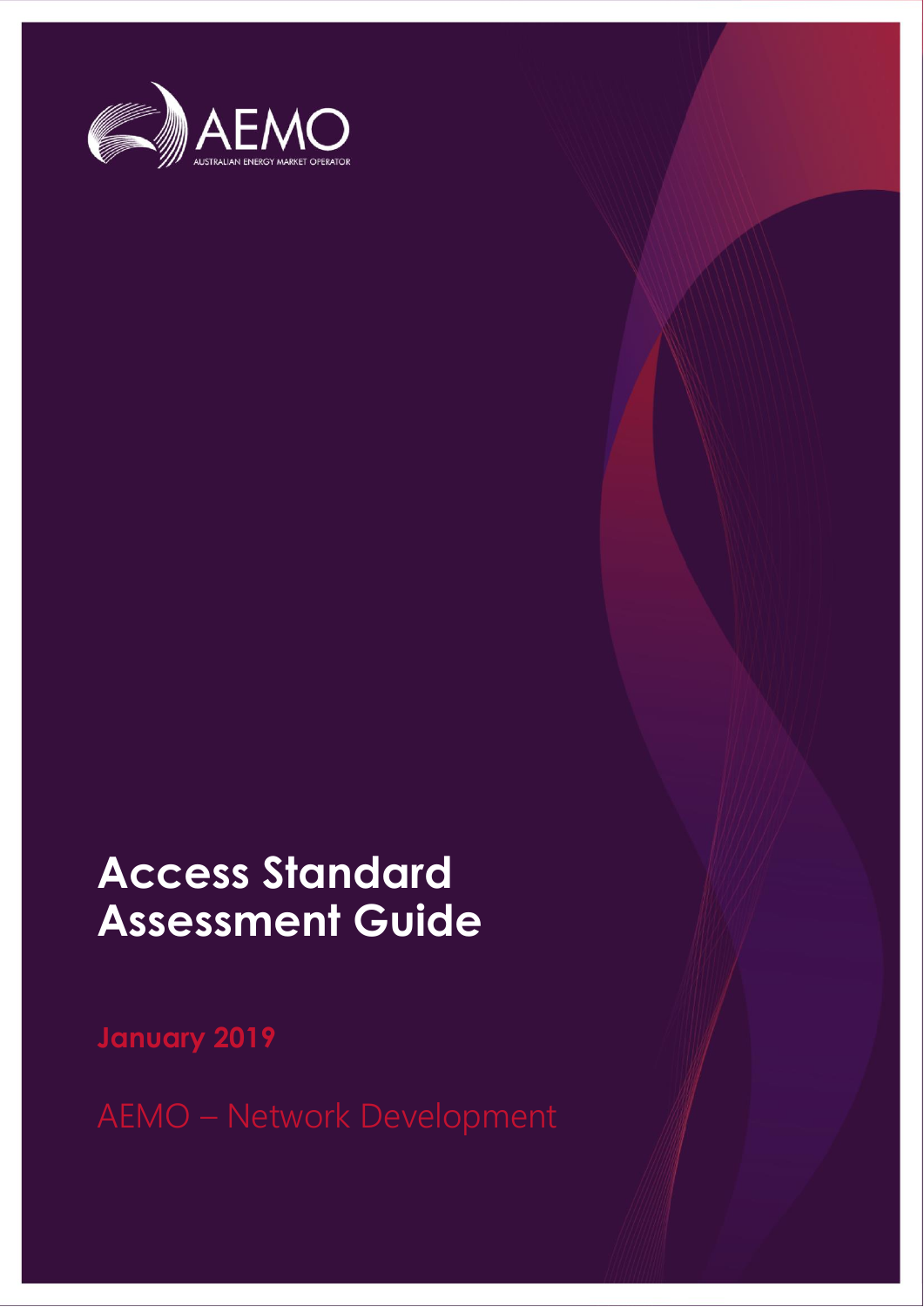## **Important notice**

#### **PURPOSE**

This publication has been prepared by AEMO to assist Connection Applicants and Generators and Network Service Providers in their development and assessment of proposed access standards.

#### **DISCLAIMER**

This document or the information in it may be subsequently updated or amended. This document does not constitute legal or business advice, and should not be relied on as a substitute for obtaining detailed advice about the National Electricity Law, the National Electricity Rules, or any other applicable laws, procedures or policies.

Accordingly, to the maximum extent permitted by law, AEMO and its officers, employees and consultants involved in the preparation of this document:

- make no representation or warranty, express or implied, as to the currency, accuracy, reliability or completeness of the information in this document; and
- are not liable (whether by reason of negligence or otherwise) for any statements or representations in this document, or any omissions from it, or for any use or reliance on the information in it.

| <b>Version</b> | <b>Release date</b> | <b>Changes</b>                                                                                                                                                                                                                                                                                                                                                                                                                                                                                                     |
|----------------|---------------------|--------------------------------------------------------------------------------------------------------------------------------------------------------------------------------------------------------------------------------------------------------------------------------------------------------------------------------------------------------------------------------------------------------------------------------------------------------------------------------------------------------------------|
| 1.0            | 20/12/2011          | First issue                                                                                                                                                                                                                                                                                                                                                                                                                                                                                                        |
| 2.0            | 31/01/2019          | Revised and updated to account for:<br>National Electricity Amendment (Generator technical performance standards) Rule 2018<br>National Electricity Amendment (Generating System Model Guidelines) Rule 2017<br>National Electricity Amendment (Managing power system fault levels) Rule 2017<br>National Electricity Amendment (Managing the rate of change of power system frequency)<br><b>Rule 2017</b><br>and related methodologies, guidelines and requirements published by AEMO under those<br>amendments. |

#### **VERSION CONTROL**

© 2019 Australian Energy Market Operator Limited. The material in this publication may be used in accordance with the [copyright permissions on AEMO's website](http://aemo.com.au/Privacy_and_Legal_Notices/Copyright_Permissions_Notice).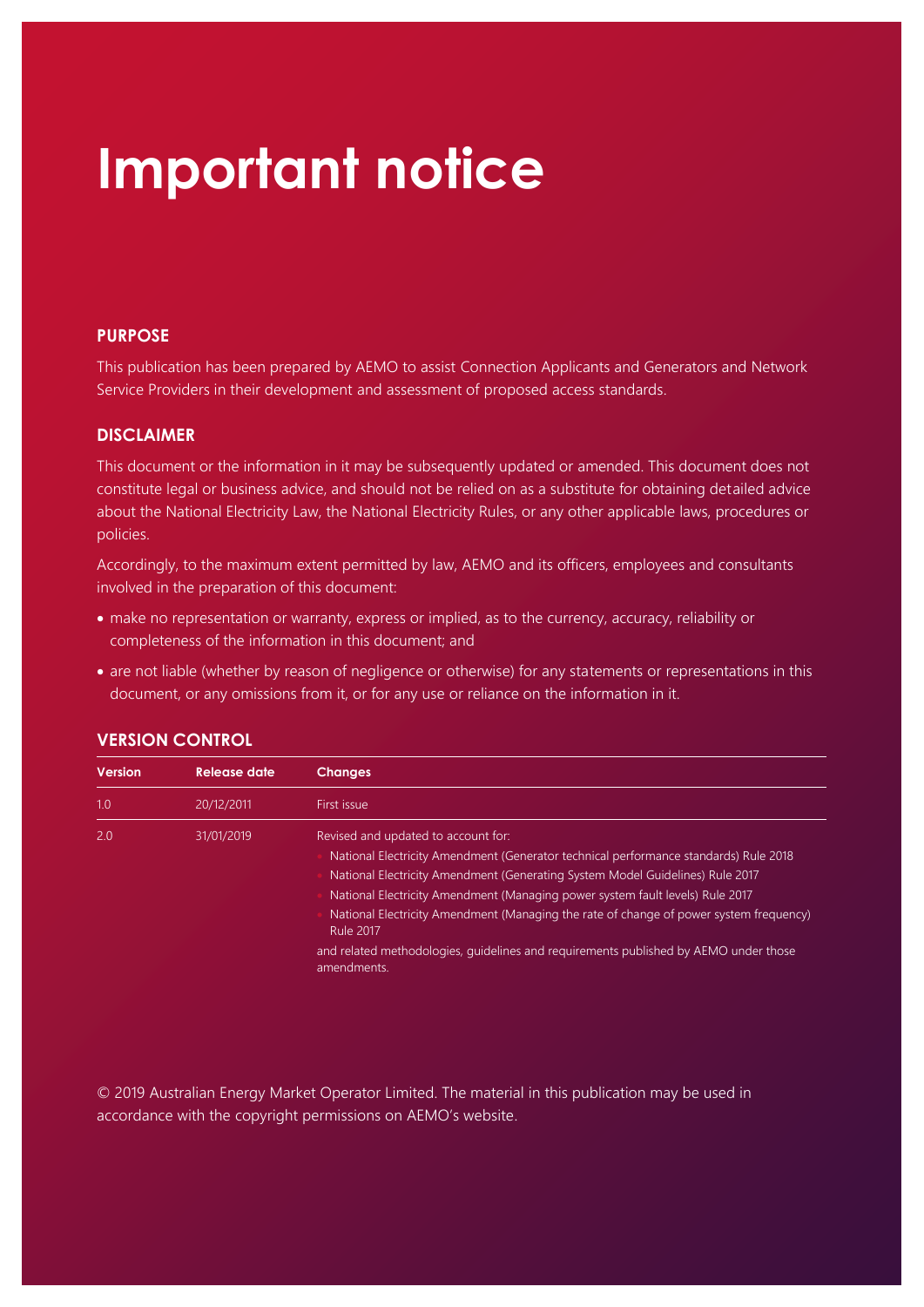## <span id="page-2-0"></span>**About these Guidelines** and AEMO functions

AEMO operates Australia's National Electricity Market (NEM) and interconnected power system in Australia's eastern and south-eastern seaboard. AEMO's NEM functions are prescribed by the National Electricity Law (NEL)<sup>1</sup> and the National Electricity Rules (NER)<sup>2</sup>. AEMO also carries out the *declared* network functions in Victoria<sup>1</sup> and advises the Essential Services Commission of South Australia on certain requirements for generation licences in South Australia.

One of AEMO's functions as system operator is to assess and advise Network Service Providers (NSPs) whether to accept or reject certain negotiated access standards proposed by Connection Applicants or Generators (Applicants)<sup>3</sup>. These standards relate to matters that could have power system security implications and are called AEMO advisory matters. Once accepted, performance standards are documented in the connection agreement and registered by AEMO, and the registered performance standards are enforceable under the NER.

AEMO provides a copy of the performance standards register to the AER by 1 July each year and on request.

AEMO assesses simulation models of generating plant and their control systems to confirm their expected performance and power system impact, and is involved in commissioning and postcommissioning activities, including information and validation requirements. Simulation models are subsequently used for assessment of power system performance/limits, and in real-time analysis tools.

These Guidelines explain AEMO's requirements for information from Applicants and NSPs to facilitate the assessment of:

- AEMO advisory matters<sup>4</sup> for:
	- New generation connections (NER clause 5.3.4A).
	- Alteration of existing generating systems (NER clause 5.3.9).
	- Assessments of compliance of generating systems with agreed performance standards, and proposed amendments to those standards.
- Negotiated access standards proposed by Applicants for new generation connections and alterations to existing generating systems connected to the Victorian declared transmission system, for which AEMO also acts as the NSP.

These Guidelines are not a substitute for the NER and AEMO's NER-mandated guidelines and procedures. The NER and other documents required by the NER will prevail to the extent of any inconsistency with

<sup>1</sup> Se[e https://www.legislation.sa.gov.au/LZ/C/A/NATIONAL ELECTRICITY \(SOUTH AUSTRALIA\) ACT 1996.aspx.](https://www.legislation.sa.gov.au/LZ/C/A/NATIONAL%20ELECTRICITY%20(SOUTH%20AUSTRALIA)%20ACT%201996.aspx)

<sup>&</sup>lt;sup>2</sup> Se[e https://www.aemc.gov.au/regulation/energy-rules/national-electricity-rules/current.](https://www.aemc.gov.au/regulation/energy-rules/national-electricity-rules/current)

<sup>&</sup>lt;sup>3</sup> For convenience, both Connection Applicants wishing to connect new generation and Generators wishing to alter their GSs are referred to as Applicants in this document.

<sup>4</sup> See section 1.3 "AEMO advisory matters"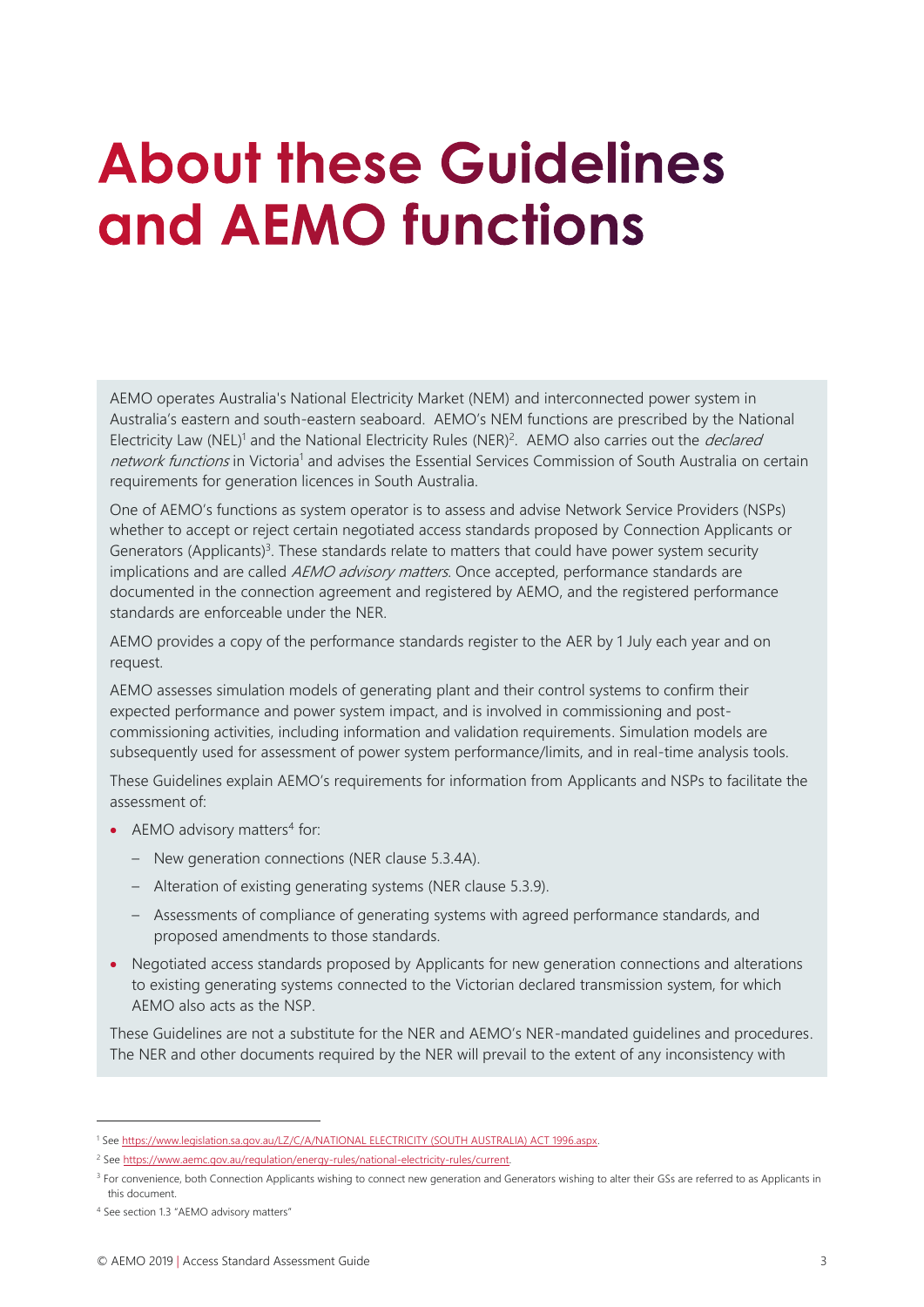these Guidelines. These guidelines provide useful information relating to the submission of proposed performance standards and assessment of those proposed performance standards by NSP's and AEMO.

These Guidelines do not:

- Apply to the assessment of access standards for plant other than generation.
- Detail the scope of studies to be undertaken by the Connection Applicant, Generator or the NSP. These should be discussed and agreed with AEMO and the relevant NSP.
- List all studies required, or the breadth of transmission/distribution system and generating system operating conditions to be considered.
- Describe acceptable commissioning practices or ways in which Applicants can demonstrate compliance with their performance standards.
- Provide any statement or guarantee about the acceptability of proposed negotiated access standards.
- Cover system strength impact assessments, except to note where they may be relevant to the assessment of a proposed access standard (including any proposed remediation).

To provide feedback on these guidelines, please contact us at [vic.connections@aemo](mailto:connections@aemo.com.au).com. au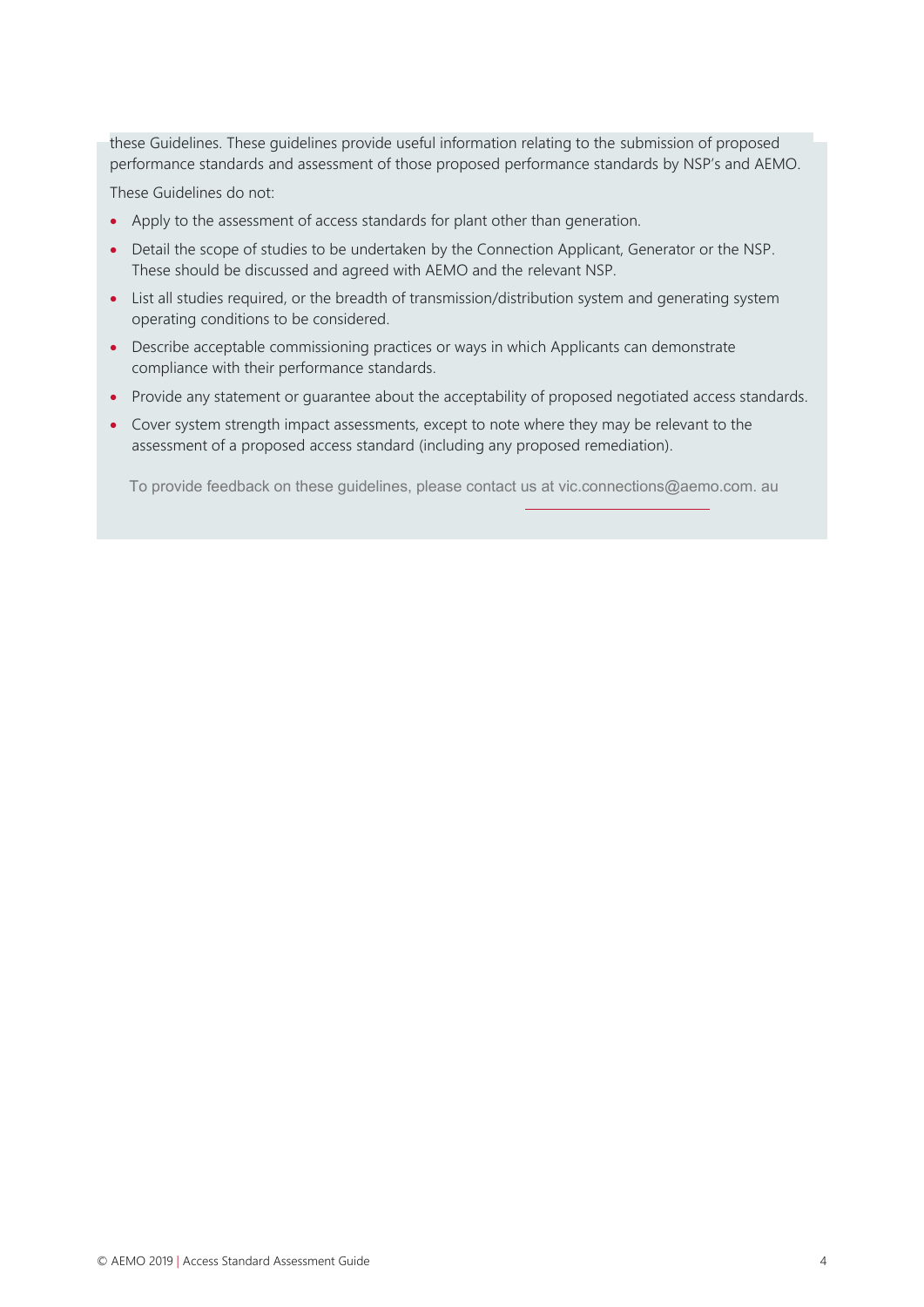## **Contents**

|      | About these Guidelines and AEMO functions                                                    | $\mathbf{3}$   |
|------|----------------------------------------------------------------------------------------------|----------------|
| 1.   | <b>Rules framework</b>                                                                       | 6              |
| 1.1  | Relevant rules and other instruments                                                         | 6              |
| 1.2  | Proposing access standards                                                                   | $\overline{7}$ |
| 1.3  | AEMO advisory matters                                                                        | 8              |
| 2.   | Model requirements and model use                                                             | 9              |
| 2.1  | Importance of models and their use                                                           | 10             |
| 3.   | <b>Assessment approach</b>                                                                   | 12             |
| 3.1  | [Clause 5.2.5.1] Reactive Power Capability                                                   | 12             |
| 3.2  | [Clause S5.2.5.2] Quality of electricity generated                                           | 13             |
| 3.3  | [Clause S5.2.5.3] Generating unit response to frequency disturbances                         | 14             |
| 3.4  | [Clause S5.2.5.4] Generating system response to voltage disturbances                         | 15             |
| 3.5  | [Clause S5.2.5.5] Generating system response to disturbances following contingency<br>events | 16             |
| 3.6  | [Clause S5.2.5.6] Quality of electricity generated and continuous uninterrupted<br>operation | 25             |
| 3.7  | [Clause S5.2.5.7] Partial load rejection                                                     | 25             |
| 3.8  | [Clause S5.2.5.8] Protection of generating systems from power system disturbances            | 26             |
| 3.9  | [Clause S5.2.5.9] Protection systems that impact on power system security                    | 26             |
| 3.10 | [Clause S5.2.5.10] Protection to trip plant for unstable operation                           | 26             |
| 3.11 | [Clause S5.2.5.11] Frequency control                                                         | 27             |
| 3.12 | [Clause S5.2.5.12] Impact on network capability                                              | 28             |
| 3.13 | [Clause S5.2.5.13] Voltage and reactive power control                                        | 29             |
| 3.14 | [Clause S5.2.5.14] Active power control                                                      | 31             |
| 3.15 | [Clause S5.2.6.1] Remote monitoring                                                          | 31             |
| 3.16 | [Clause S5.2.6.2] Communications equipment                                                   | 31             |
| 3.17 | [Clause S5.2.7] Power station auxiliary supplies                                             | 32             |
| 3.18 | [Clause S5.2.8] Fault Current                                                                | 32             |
| 3.19 | Additional information regarding Schedule 5.5.4                                              | 32             |
| 4.   | Post connection R2 model validation                                                          | 34             |
|      | <b>List of abbreviations</b>                                                                 | 35             |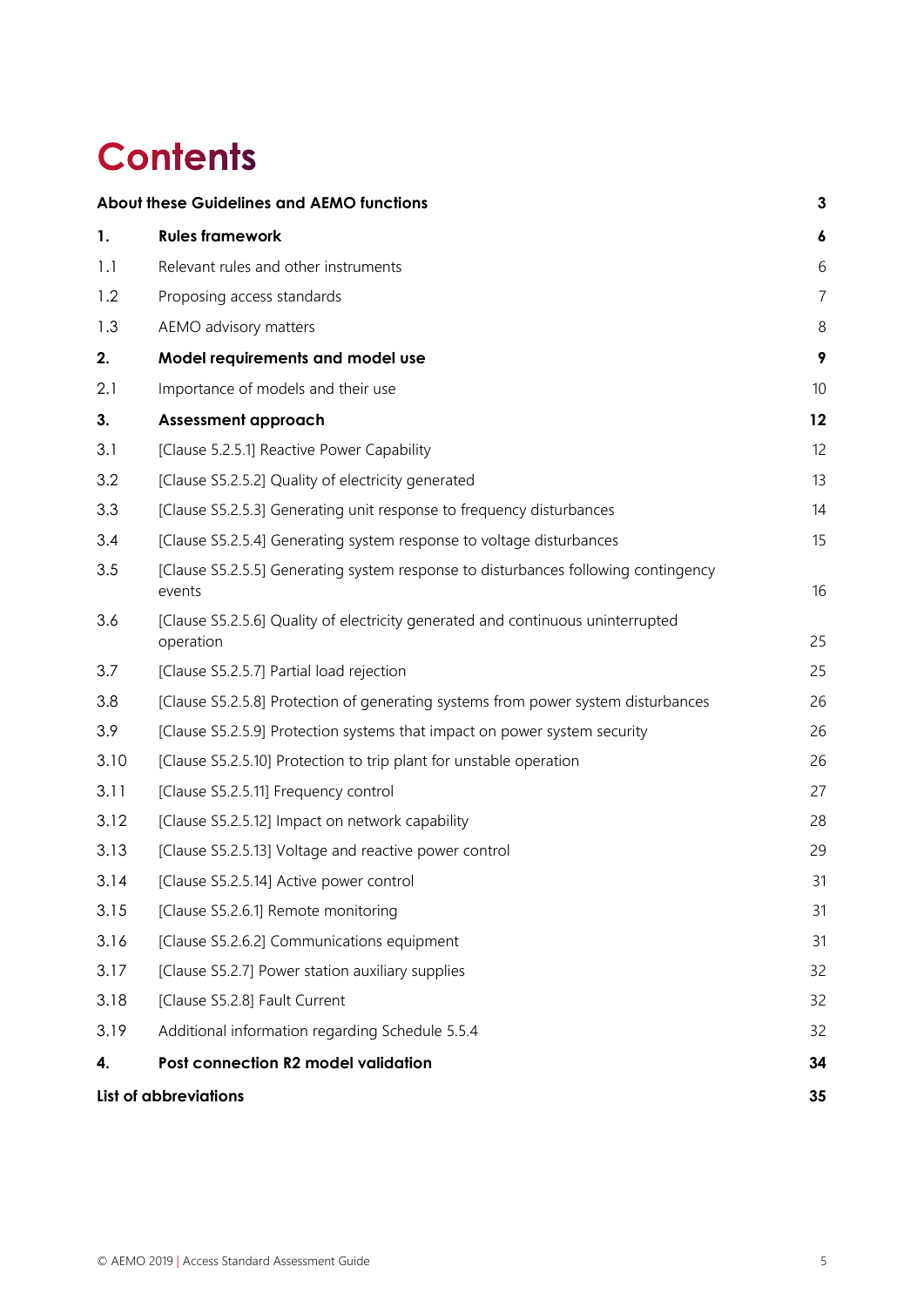# <span id="page-5-0"></span>1. Rules framework

## <span id="page-5-1"></span>1.1 Relevant rules and other instruments

The requirements and process for proposing and agreeing access standards for generating systems (GSs) are primarily covered by NER clauses 5.3.4, 5.3.4A (for new connections), and 5.3.9 (for alterations to existing GSs)<sup>5</sup>, and the access standards are detailed in Schedule 5.2. The resulting performance standards are registered by AEMO under rule 4.14.

In conjunction with changes to the NER made in 2017 and 2018, AEMO has undertaken technical investigations and published several documents under the NER to provide details on the technical and information requirements to be met by Applicants, including:

- System Strength Impact Assessment Guidelines<sup>6</sup>.
- Power System Model Guidelines<sup>7</sup>
- Power System Design Data Sheets and Power System Setting Data Sheets 8
- System Strength Requirements Methodology, System Strength Requirements and Fault Level Shortfalls<sup>9</sup>.
- Inertia Requirements Methodology and 2018 Inertia Requirements and Shortfalls<sup>10</sup>.

These documents also clarify the information and tools necessary for NSPs and AEMO to perform the extended analyses required to assess the power system security impacts of proposed access standards.

The National Electricity Amendment (Generator technical performance standards) Rule 2018 commenced on 5 October 2018. The Rule changed many of the technical requirements for connecting GSs. For convenience, the 2018 changes to NER Schedule 5.2 are summarised in Table 1.

| <b>NER</b>  | Change from 5 Oct 2018                                             |
|-------------|--------------------------------------------------------------------|
| $S_5.2.5.1$ | Now an AEMO advisory matter.                                       |
| $S_5.2.5.3$ | New rate of change of power system frequency (df/dt) requirements. |
| $S_5.2.5.4$ | New technical voltage envelope requirements.                       |

#### **Table 1 Summary of NER Schedule 5.2 changes from 5 October 2018**

<sup>&</sup>lt;sup>5</sup> Although not an access standard, the impact of new/altered generation on system strength is also relevant to the assessment of access standards (see NER clause 5.3.4B).

<sup>6</sup> Se[e http://www.aemo.com.au/-/media/Files/Electricity/NEM/Security\\_and\\_Reliability/System-Security-Market-Frameworks-](http://www.aemo.com.au/-/media/Files/Electricity/NEM/Security_and_Reliability/System-Security-Market-Frameworks-Review/2018/System_Strength_Impact_Assessment_Guidelines_PUBLISHED.pdf)[Review/2018/System\\_Strength\\_Impact\\_Assessment\\_Guidelines\\_PUBLISHED.pdf.](http://www.aemo.com.au/-/media/Files/Electricity/NEM/Security_and_Reliability/System-Security-Market-Frameworks-Review/2018/System_Strength_Impact_Assessment_Guidelines_PUBLISHED.pdf)

<sup>7</sup> Se[e http://www.aemo.com.au/-/media/Files/Electricity/NEM/Security\\_and\\_Reliability/System-Security-Market-Frameworks-](http://www.aemo.com.au/-/media/Files/Electricity/NEM/Security_and_Reliability/System-Security-Market-Frameworks-Review/2018/Power_Systems_Model_Guidelines_PUBLISHED.pdf)[Review/2018/Power\\_Systems\\_Model\\_Guidelines\\_PUBLISHED.pdf.](http://www.aemo.com.au/-/media/Files/Electricity/NEM/Security_and_Reliability/System-Security-Market-Frameworks-Review/2018/Power_Systems_Model_Guidelines_PUBLISHED.pdf)

<sup>8</sup> Se[e http://www.aemo.com.au/-/media/Files/Electricity/NEM/Security\\_and\\_Reliability/System-Security-Market-Frameworks-](http://www.aemo.com.au/-/media/Files/Electricity/NEM/Security_and_Reliability/System-Security-Market-Frameworks-Review/2018/Power_System_Design_and_Setting_Data_Sheets_PUBLISHED.xlsx)[Review/2018/Power\\_System\\_Design\\_and\\_Setting\\_Data\\_Sheets\\_PUBLISHED.xlsx](http://www.aemo.com.au/-/media/Files/Electricity/NEM/Security_and_Reliability/System-Security-Market-Frameworks-Review/2018/Power_System_Design_and_Setting_Data_Sheets_PUBLISHED.xlsx)

<sup>9</sup> Se[e http://www.aemo.com.au/-/media/Files/Electricity/NEM/Security\\_and\\_Reliability/System-Security-Market-Frameworks-](http://www.aemo.com.au/-/media/Files/Electricity/NEM/Security_and_Reliability/System-Security-Market-Frameworks-Review/2018/System_Strength_Requirements_Methodology_PUBLISHED.pdf)[Review/2018/System\\_Strength\\_Requirements\\_Methodology\\_PUBLISHED.pdf.](http://www.aemo.com.au/-/media/Files/Electricity/NEM/Security_and_Reliability/System-Security-Market-Frameworks-Review/2018/System_Strength_Requirements_Methodology_PUBLISHED.pdf)

<sup>10</sup> Se[e http://www.aemo.com.au/-/media/Files/Electricity/NEM/Security\\_and\\_Reliability/System-Security-Market-Frameworks-](http://www.aemo.com.au/-/media/Files/Electricity/NEM/Security_and_Reliability/System-Security-Market-Frameworks-Review/2018/Inertia_Requirements_Methodology_PUBLISHED.pdf)[Review/2018/Inertia\\_Requirements\\_Methodology\\_PUBLISHED.pdf.](http://www.aemo.com.au/-/media/Files/Electricity/NEM/Security_and_Reliability/System-Security-Market-Frameworks-Review/2018/Inertia_Requirements_Methodology_PUBLISHED.pdf)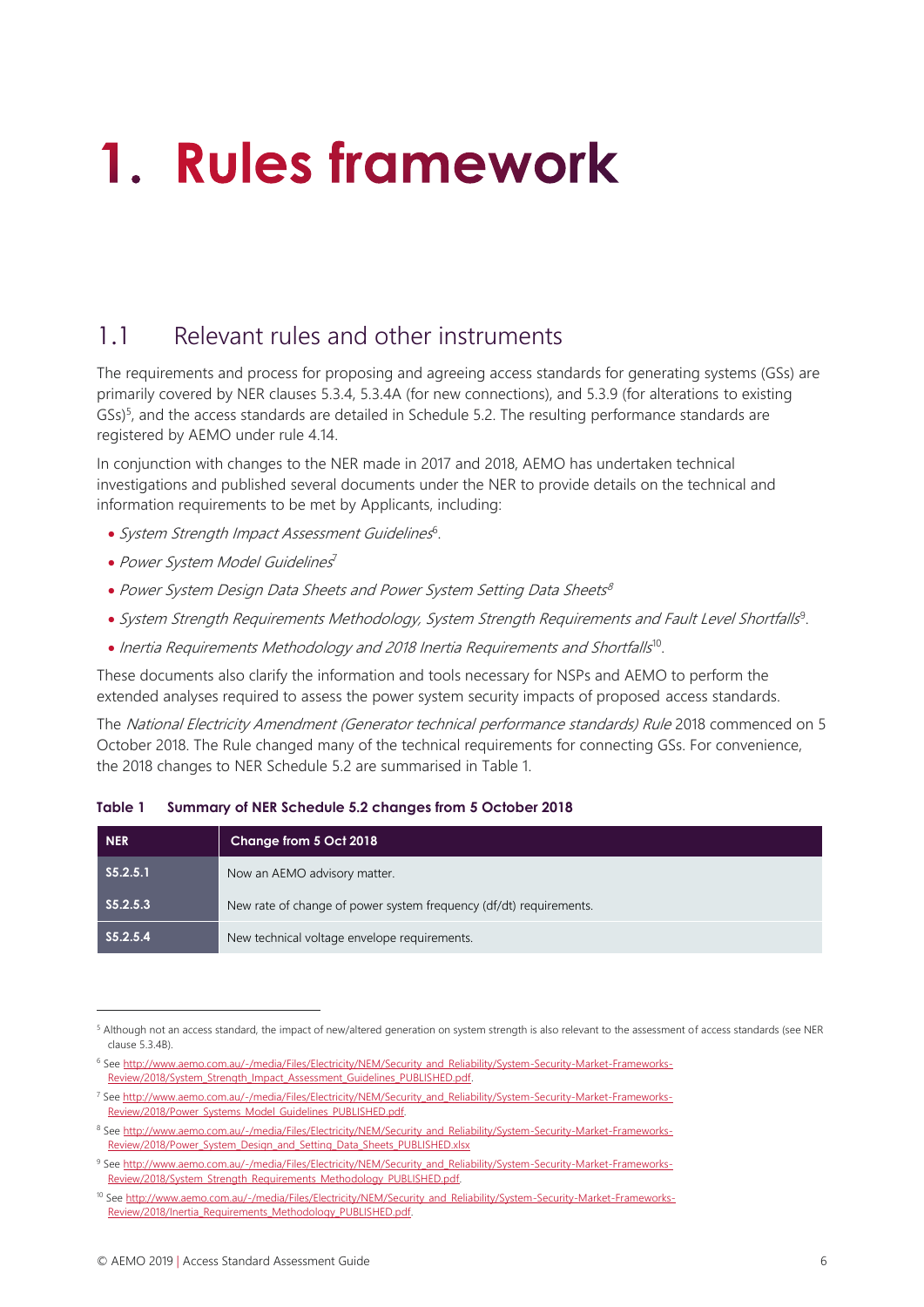| <b>NER</b> | Change from 5 Oct 2018                                                                                                                                                                                                                                                                                                                                                                            |
|------------|---------------------------------------------------------------------------------------------------------------------------------------------------------------------------------------------------------------------------------------------------------------------------------------------------------------------------------------------------------------------------------------------------|
| S5.2.5.5   | New requirements for multiple disturbance ride-through, response thresholds for over- and under-voltage<br>events, amended requirements for synchronous and asynchronous GSs, capacitive and reactive current<br>injection requirements including rise and settling times.                                                                                                                        |
| S5.2.5.7   | Amended requirements for asynchronous generation.                                                                                                                                                                                                                                                                                                                                                 |
| S5.2.5.8   | Negotiated access standard deleted.                                                                                                                                                                                                                                                                                                                                                               |
| S5.2.5.9   | Negotiated access standard deleted.                                                                                                                                                                                                                                                                                                                                                               |
| S5.2.5.10  | Minimum access standard applies to GSs, not GUs.                                                                                                                                                                                                                                                                                                                                                  |
| S5.2.5.11  | Amended automatic access standard requirement for delivery of all FCAS, droop functionality and provision of<br>control capability in the minimum access standard.                                                                                                                                                                                                                                |
| S5.2.5.12  | Minor changes.                                                                                                                                                                                                                                                                                                                                                                                    |
| S5.2.5.13  | Amended capability to operate in any of the 3 modes (voltage control, reactive power or power factor),<br>accuracy requirements for reactive power or power factor control. The automatic access standard requires the<br>voltage setpoint to be controllable in the range of 95%-105% of the target voltage (unless reactive power<br>exceeds the automatic access standard in clause S5.2.5.1). |
| S5.2.5.14  | Mandates AGC capability for all scheduled and semi-scheduled generation, removal of 30MW capacity<br>exclusion, capability to apply a dispatch cap to non-scheduled generation.                                                                                                                                                                                                                   |
| S5.2.6.1   | Additional quantities required and inclusion of remote control capability (control mode, setpoint, ramp rates).                                                                                                                                                                                                                                                                                   |
| S5.2.6.2   | Minor changes.                                                                                                                                                                                                                                                                                                                                                                                    |

Other notable NER changes relate to the introduction of:

- Schedule 5.5.4 short circuit ratio (SCR), which is to be recorded for new generation connections.
- Amended definitions of AEMO advisory matters and continuous uninterrupted operation (CUO).
- Definitions for rise time and settling time in Chapter 10.

## <span id="page-6-0"></span>1.2 Proposing access standards

There are three levels of technical performance, called access standards, from GSs referred to in NER Schedule 5.2:

- The highest technical level of performance is the automatic access standard.
- The minimum access standard is the minimum technical level of performance that can be accepted, depending on the location of the connection point.
- A negotiated access standard is a level of performance in between the automatic access standard and the minimum access standard applicable to a technical requirement. Negotiated access standards can be proposed by an Applicant under NER clause 5.3.4 and are to be assessed by the connecting  $NSP<sup>11</sup>$  and AEMO (for AEMO advisory matters) but the Applicant's proposal must comply with NER clause 5.3.4A(b1) and (b2). Importantly, the Applicant must demonstrate that the proposed negotiated access standard is as close as reasonably practicable to the automatic access standard, noting that "if a connection applicant proposes a lower level of performance because it is not commercially feasible to meet the automatic access standard, AEMO and the NSP are not required to consider commercial feasibility in their assessment of the proposed negotiated access standard."<sup>12</sup>

<sup>11</sup> The 'connecting NSP' for the declared shared network in Victoria is AEMO.

<sup>&</sup>lt;sup>12</sup> National Electricity Amendment Rule 2018, Rule Determination, See https://www.aemc.gov.au/sites/default/files/2018-09/Final%20Determination\_0.pdf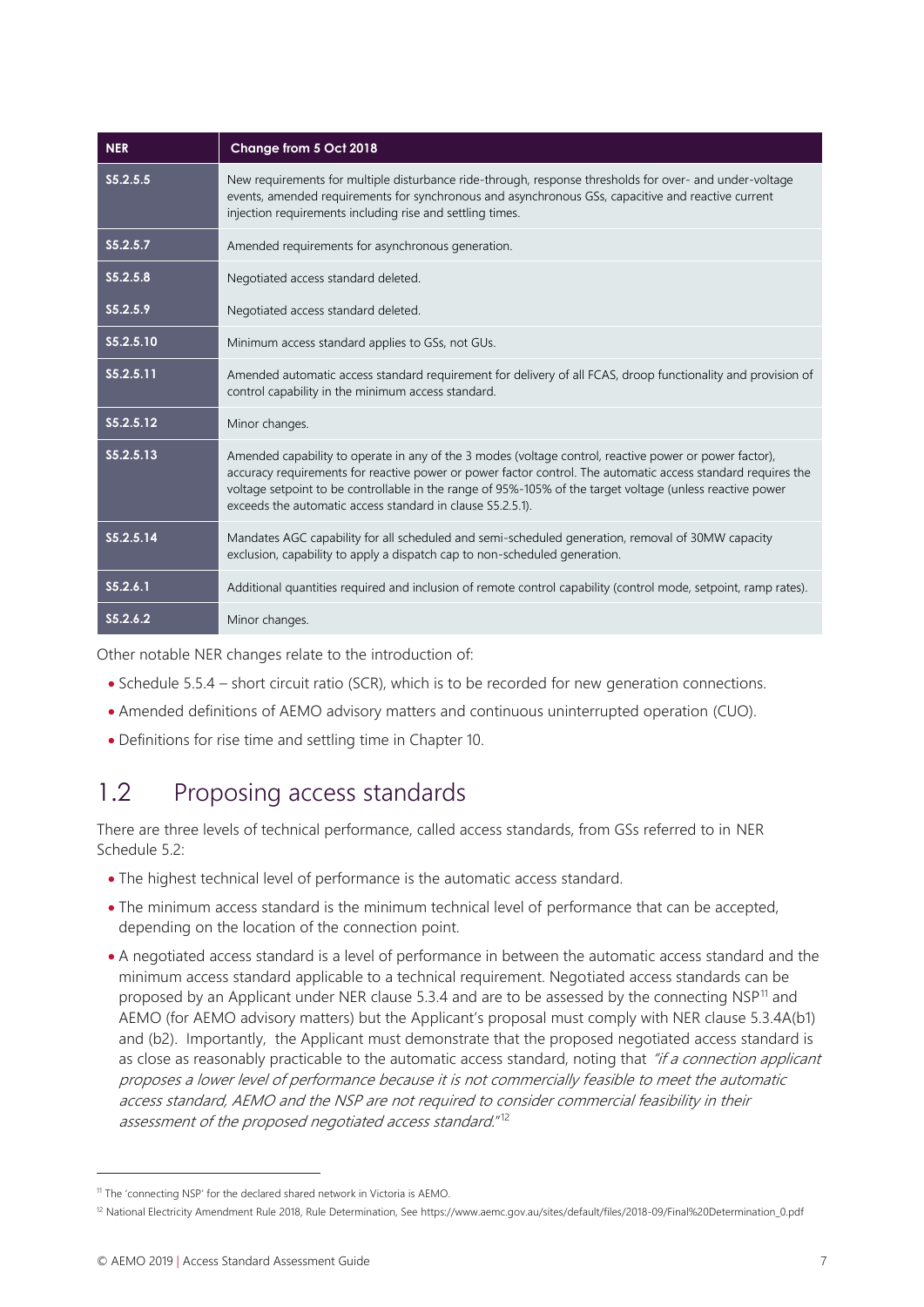When the Applicant ultimately applies for registration, the success of its application depends, among other things, on satisfying AEMO that its GS is capable of meeting or exceeding the agreed performance standards.

### <span id="page-7-0"></span>1.3 AEMO advisory matters

An AEMO advisory matter is defined in the NER as:

"A matter that relates to AEMO's functions under the National Electricity Law and a matter in which AEMO has a role under clause 5.3.4B or in schedules 5.1a, 5.1, 5.2, 5.3 and 5.3a. Advice on the acceptability of negotiated access standards under the following clauses are deemed to be AEMO advisory matters: S5.1.9, S5.2.5.1, S5.2.5.3 to S5.2.5.5, S5.2.5.7 to S5.2.5.14, S5.2.6.1, S5.2.6.2, S5.3a.4.1 and S5.3a.14."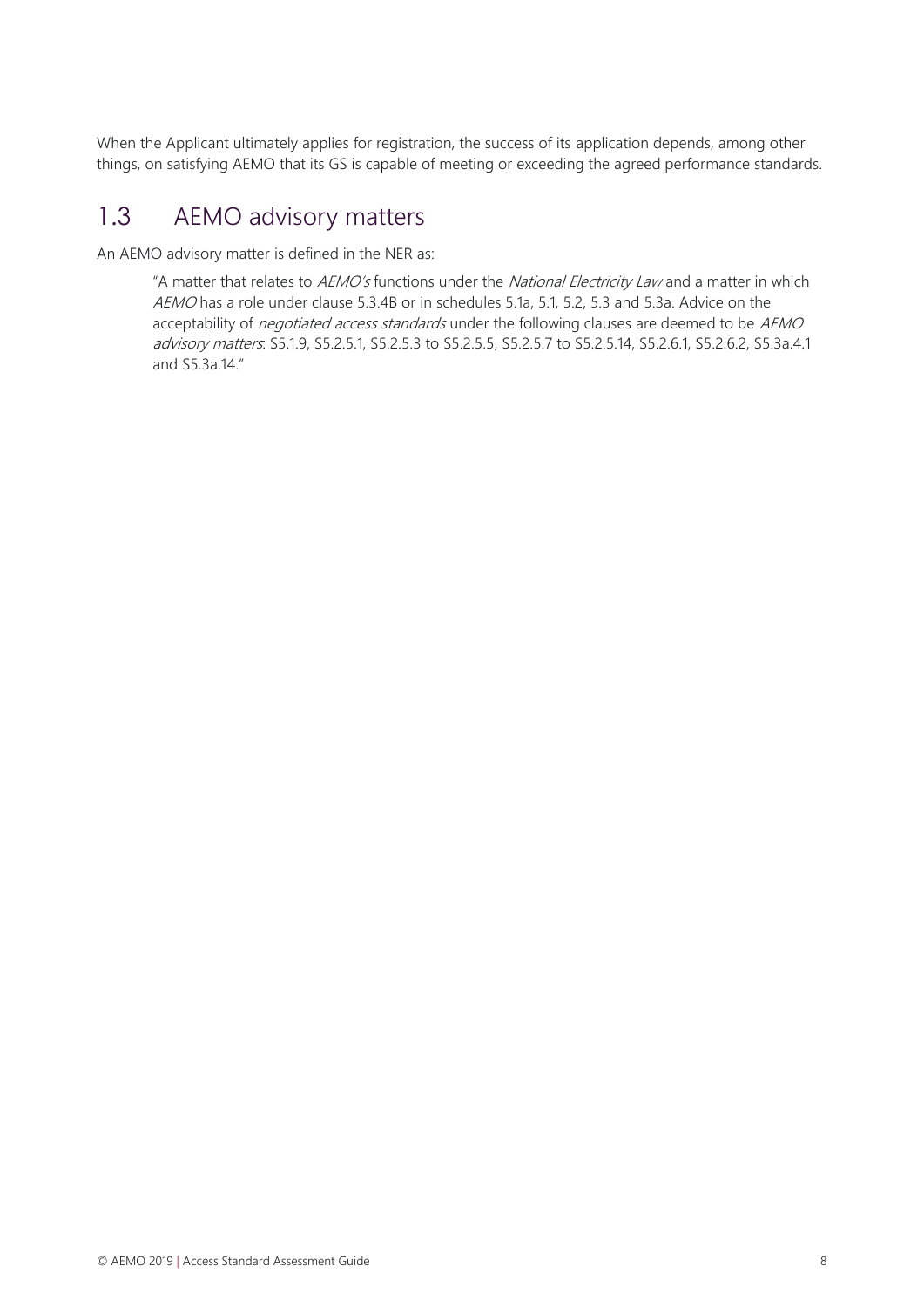## <span id="page-8-0"></span>2. Model requirements and model use

Applicants must submit GS models that meet the Power System Model Guidelines. The related data are specified in the Power System Design Data Sheets and Power System Setting Data Sheets. These enable NSPs and AEMO to comply with their obligations under the NER, especially those that relate to meeting AEMO's power system security responsibilities.

The NSPs and AEMO cannot assess an access standard until all required data and model information has been submitted and either a complete application to connect (clause 5.3.4) or an application to alter a GS (clause 5.3.9) has been received.

Consistent with the requirements of the Power System Model Guidelines, the following information must be provided as a minimum:

| <b>Model and Information</b>                          | <b>Inclusions</b>                                                                                                                                                                          |
|-------------------------------------------------------|--------------------------------------------------------------------------------------------------------------------------------------------------------------------------------------------|
| Site-specific root mean square (RMS)<br>models        | For all plant, protection and controls that comply with the <i>Power</i><br>System Model Guidelines, including:                                                                            |
|                                                       | • model block diagrams; and                                                                                                                                                                |
|                                                       | · model source code;                                                                                                                                                                       |
|                                                       | • RMS Model Acceptance Test Report consistent with the<br>Dynamic Model Acceptance Guideline <sup>13</sup> ;                                                                               |
| Site-specific EMT <sup>14</sup> models                | For all plant, protection and controls that comply with the Power<br>System Model Guidelines, including:                                                                                   |
|                                                       | Complete parameter list consistent with NER 5.2.5, S5.2.4,<br>$\bullet$<br>Power System Design Data Sheets and Power System Setting<br>Data Sheets, and, the Power System Model Guidelines |
| A Releasable User Guide (RUG)                         | For both RMS and EMT models in the form specified in the Releasable<br>User Guide Template.                                                                                                |
| RMS/EMT <sup>15</sup> GS model benchmarking<br>report | Generally based on a single machine infinite bus (SMIB) case setup<br>taking into consideration the lowest applicable SCR condition                                                        |

#### **Table 2 Summary of Minimum Model Requirements**

<sup>&</sup>lt;sup>13</sup> Available at: https://www.aemo.com.au/-/media/Files/Electricity/NEM/Network Connections/Model Acceptance Testing.pdf

<sup>&</sup>lt;sup>14</sup> Electro-magnetic transients, also used as EMT (used in the context of PSCAD™/EMTDC™ software models).

<sup>&</sup>lt;sup>15</sup> At present AEMO primarily uses PSS®E and PSCAD™/EMTDC™, respectively, for RMS and EMT studies.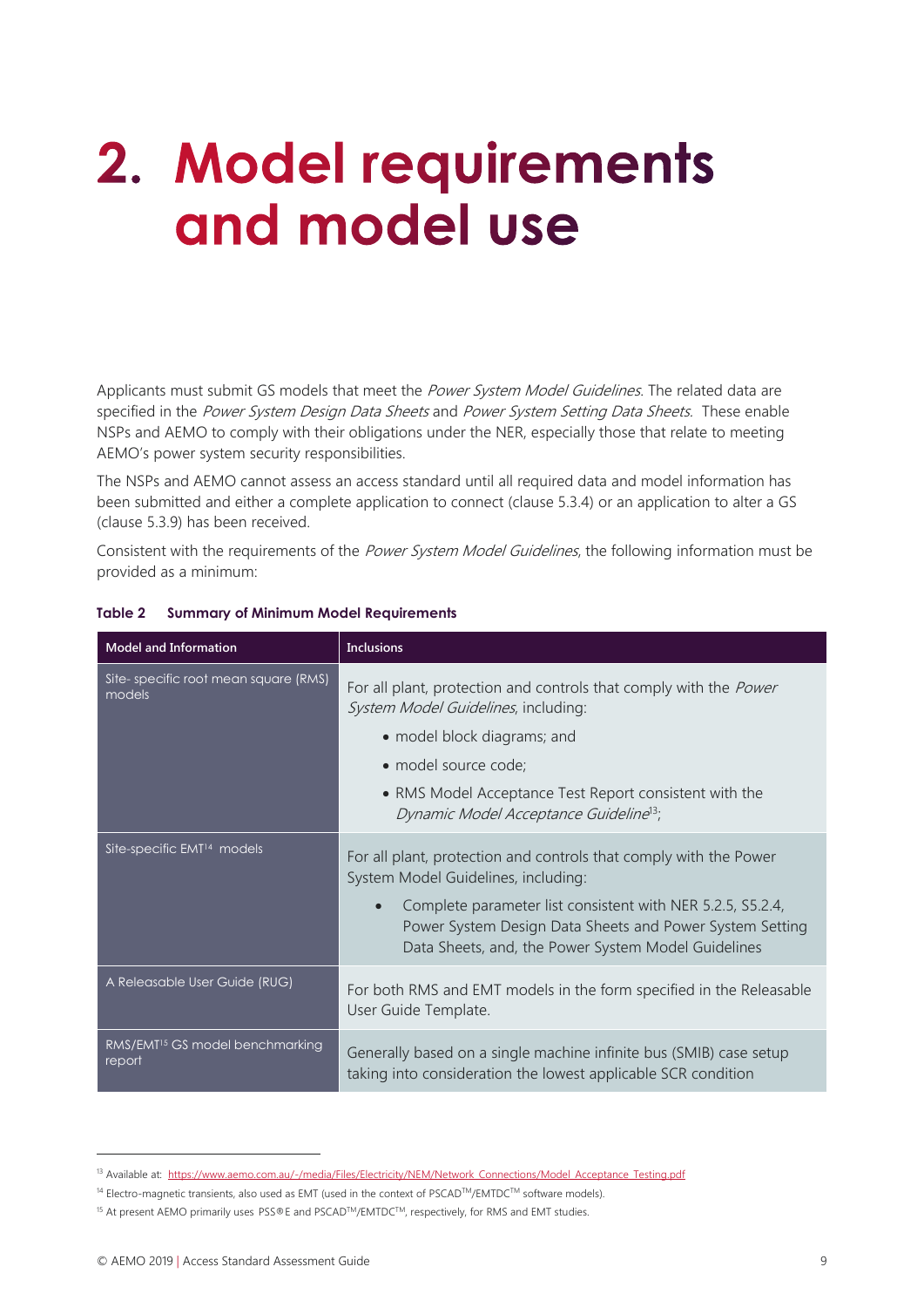In addition to the above modelling requirements, the Applicant must provide a comprehensive design (connection study) report that demonstrates how the GS will meet the proposed access standards.

R2 data and model validation report must also be provided following commissioning of the GS. Following commissioning, the Applicant must also institute an ongoing compliance monitoring program.

AEMO has published a checklist<sup>16</sup> of information to be provided for the assessment of applications to connect and alterations to a GS that provide additional information on the study and model requirements to be met by Applicants when submitting their applications.

### <span id="page-9-0"></span>2.1 Importance of models and their use

AEMO uses a variety of software platforms when assessing proposed access standards, power system security and operational matters.

The provision of accurate models by Applicants is critical to AEMO and NSPs' ability to fulfil their roles and responsibilities under the NER. Equally, models are used for the validation and compliance/design assessment of proposed access standards.

#### **As an Applicant, do I need to provide RMS PSS®E models?**

Yes, PSS®E models are critical in the assessment of proposed access standards and must be provided to NSPs and AEMO in accordance with AEMO's modelling requirements<sup>17</sup> and *Power System Model Guidelines.* These models are used by NSPs and AEMO in setting applicable thermal/stability constraints across the NEM.

AEMO also provides PSS®E models through AEMO's Operations and Planning Data Management System (OPDMS) to enable other parties entitled to this information under the NER to assess the impact of their proposed plant, plant upgrade or plant setting change on the network.

#### **Is PSS®E run in real-time by AEMO?**

Yes, AEMO applies PSS®E in real-time, as well as other software platforms. Models are used by AEMO's Real Time Operations (with results, alarms and requirements for real-time action screened every few minutes). Some of the items captured include transient/dynamic stability, short circuit ratio studies, voltage stability and thermal assessments for which AEMO may need to invoke constraint equations to address operational circumstances at any time.

#### **How accurate does a PSS®E model need to be?**

It is expected that a PSS®E model will represent the plant as accurately as possible, in accordance with the Power System Model Guideline accuracy requirements. Accuracy (consistency) requirements must be met and models properly validated using post-connection (R2) data.

#### **As an Applicant, do I need to provide PSCADTM/EMTDCTM models?**

Yes, PSCAD™/EMTDC™ models are required from 1 July 2018 for existing and new plant as specified in the Power System Model Guidelines.

<sup>16</sup> Available a[t https://www.aemo.com.au/-/media/Files/Electricity/NEM/Network\\_Connections/Connection-Application-Checklist.pdf.](https://www.aemo.com.au/-/media/Files/Electricity/NEM/Network_Connections/Connection-Application-Checklist.pdf)

<sup>17</sup> See http://aemo.com.au/Electricity/National-Electricity-Market-NEM/Network-connections/Modelling-requirements.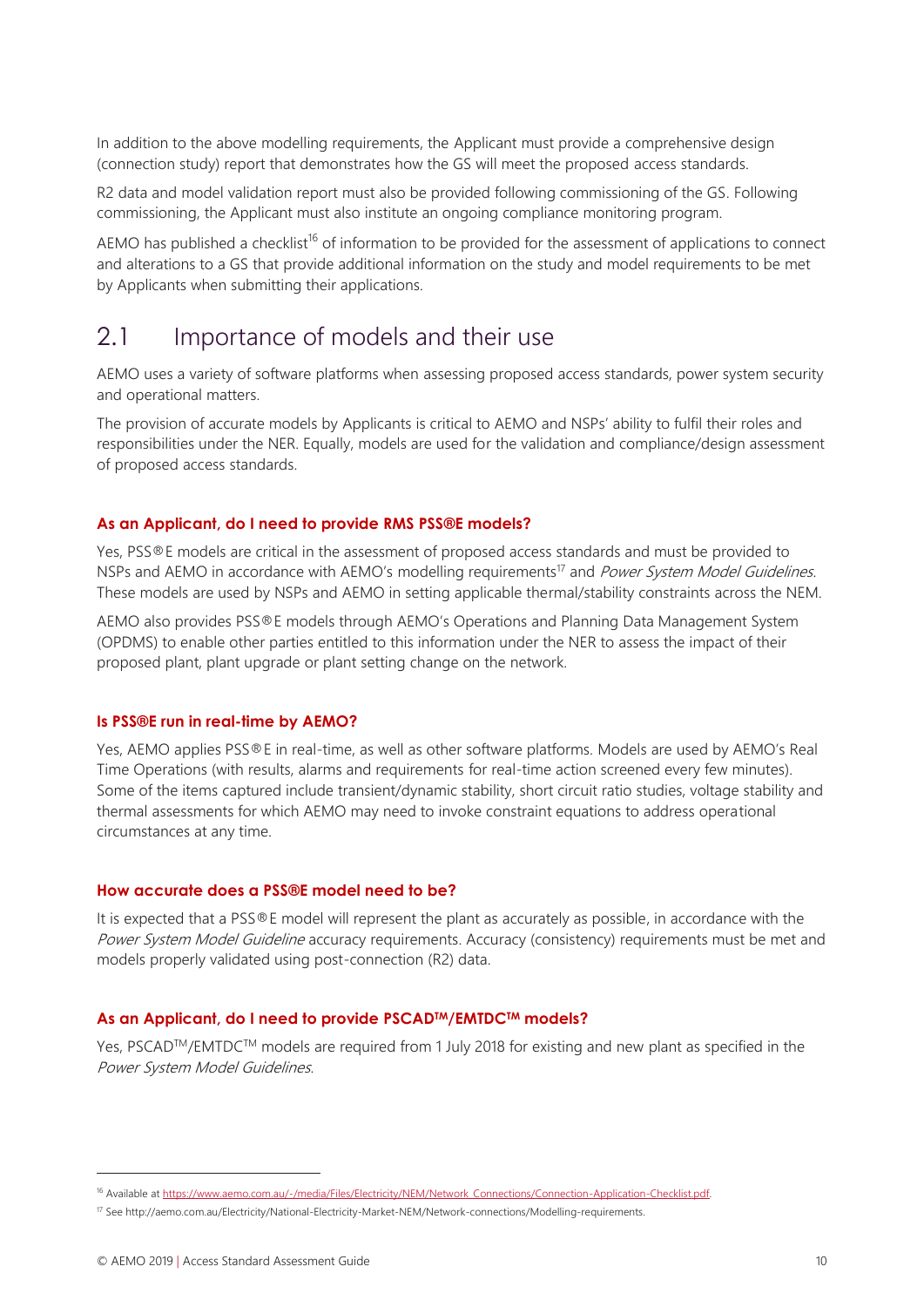#### **As an Applicant, does the provision of PSCADTM/EMTDCTM models apply even if my proposed connection is to a "strong" network?**

Yes, PSCAD™/EMTDC™ models are required even then.

#### **Are PSCADTM/EMTDCTM models used in AEMO's operations?**

NSPs and AEMO use PSCAD™/EMTDC™ models to assess system strength requirements and proposed access standards as well as to establish constraints and operational requirements for the secure operation of the power system.

The NER require NSPs to provide limit advice to AEMO, including limits based on EMT modelling. AEMO translates limit advice into constraint equations in accordance with the Constraint Formulation Guidelines<sup>18</sup> for implementation into NEMDE.

Use and application of PSCAD™/EMTDC™ models enables an accurate assessment of unbalanced/balanced events, power system security, weak system connections, and control and dynamic (stable/unstable) interactions (among other applications of PSCAD™/EMTDC™) between a GS and its surrounding network.

#### **What could happen if PSS®E or PSCADTM/EMTDCTM models are inaccurate?**

Inaccurate models will result in the application of inadequate constraint equations or operating requirements to maintain the power system within its technical envelope, jeopardise power system security, the future resilience of the power system, and could reduce power transfer capability for existing and future generation.

AEMO needs to be able to model power system behaviour continuously to ensure that it can operate the power system in accordance with the NER and, in particular, to allow for:

- NSP determination of network limits and implementation of constraint equations by AEMO.
- Predictive analysis of power system security using dynamic security assessment tools.
- Assessing the requirements for subsequent proposed connections and alterations.
- Assessing the impact of subsequent connections and alterations to existing network users.

To achieve these outcomes, AEMO needs up-to-date and complete RMS and EMT type models and related information about the behaviour of plant connected to the power system.

<sup>&</sup>lt;sup>18</sup> [http://www.aemo.com.au/-/media/Files/Electricity/NEM/Security\\_and\\_Reliability/Congestion-](http://www.aemo.com.au/-/media/Files/Electricity/NEM/Security_and_Reliability/Congestion-Information/2016/Constraint_Formulation_Guidelines_v10_1.pdf)Information/2016/Constraint\_Formulation\_Guidelines\_v10\_1.pdf.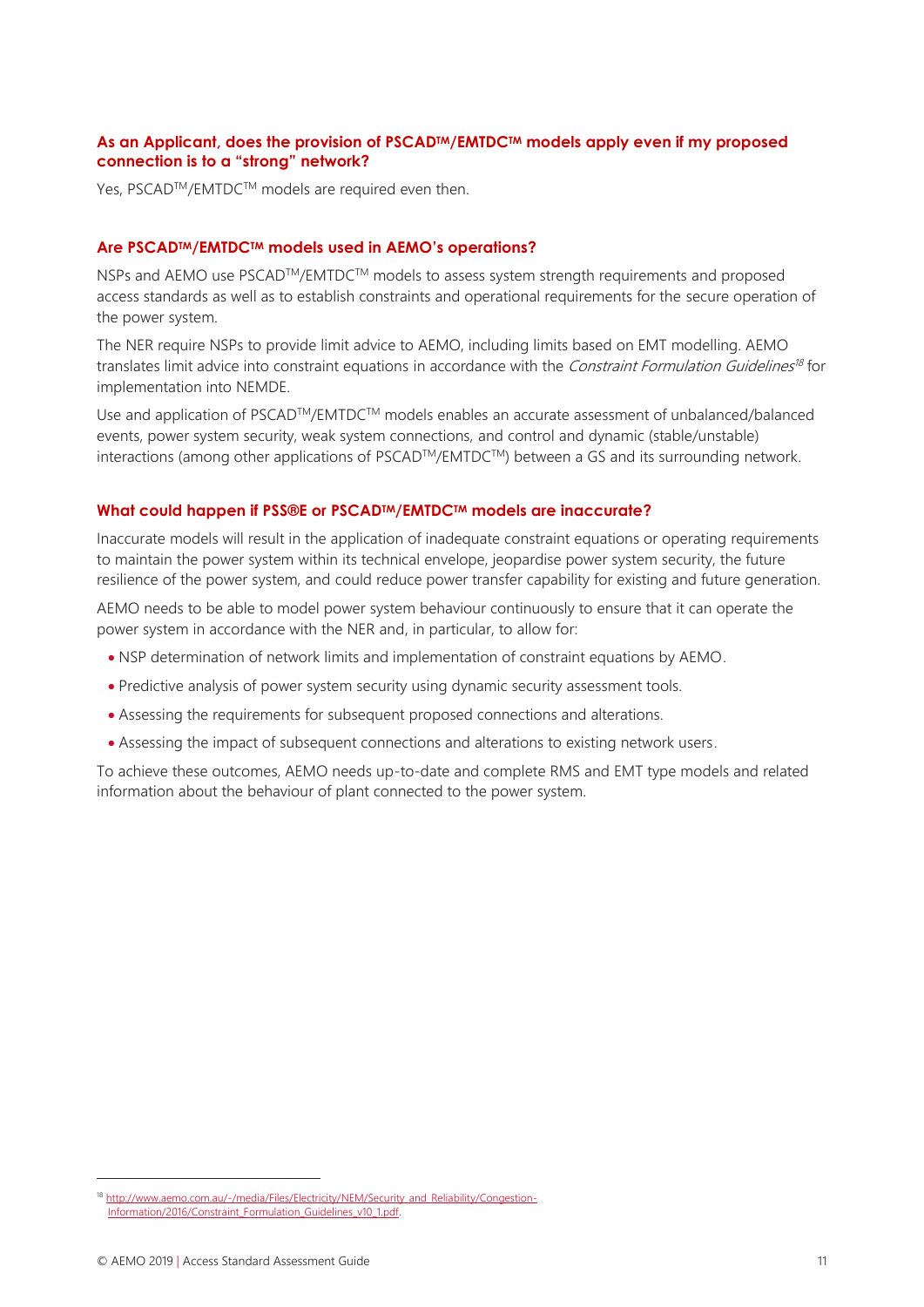# <span id="page-11-0"></span>3. Assessment approach

AEMO assesses proposed access standards against the technical requirements in NER Schedule 5.2. A key principle in assessing compliance with the technical requirements is that they must demonstrate that each proposed access standard will not adversely impact power system security (for AEMO advisory matters) and quality of supply to other network users.

The remainder of Section 3 details AEMO's approach to assessing each proposed access standard by reference to NER clauses S5.2.5, S5.2.6, S5.2.7 and S5.2.8.

## <span id="page-11-1"></span>3.1 [Clause 5.2.5.1] Reactive Power Capability

This requirement is concerned with the capability of a GS to deliver reactive power at its connection point, which assists in the maintenance of a suitable power system voltage profile.

A GS's reactive power capability is influenced by the voltage and reactive power control systems, including reactive plant design, tap changer range, system strength, reticulation and transformer losses, temperatures and derating factors/tolerance margins.

Aspects of this requirement overlap with NER clause S5.2.5.13.

To assess compliance, the following is required:

- Steady state load flow and dynamic studies be completed to validate the GS' reactive power capability at the connection point over a range of power system conditions.
- Details of GS limitations, especially those relating to the use and operation of transformer taps, equipment or control switching logic and temperature limitations.

#### **Capability**

The provision of reactive power depends on GU capability and the overall electrical balance of plant design.

Some GUs may need to maintain a certain voltage range at their terminals to ensure the full extent of reactive capability can be utilised. The control of GS (medium voltage) and GU voltage in these cases is governed by the capability of upstream transformers' tap capability and control. As the capability for resulting voltage step change depends on system strength and the design of transformer tap range, they must be taken into consideration when determining the ability to deliver proposed reactive power performance levels.

To determine the maximum and minimum capability levels, the Applicant must demonstrate to AEMO how these capability limits are to be achieved in the operational framework (including a description of the control mode and reference set points required), i.e. via dynamic studies, taking into account the plant's:

- Primary control and capability response.
- Secondary and tertiary (timeframe) control/equipment elements, such as OLTC and reactive plant switching.

For the modelling assessment, reduced (e.g. OLTC) time constants may be used and the actual OLTC's AVR time inverse curves must be provided to confirm the overall "real" time capability of the GS to meet maximum and minimum reactive power levels.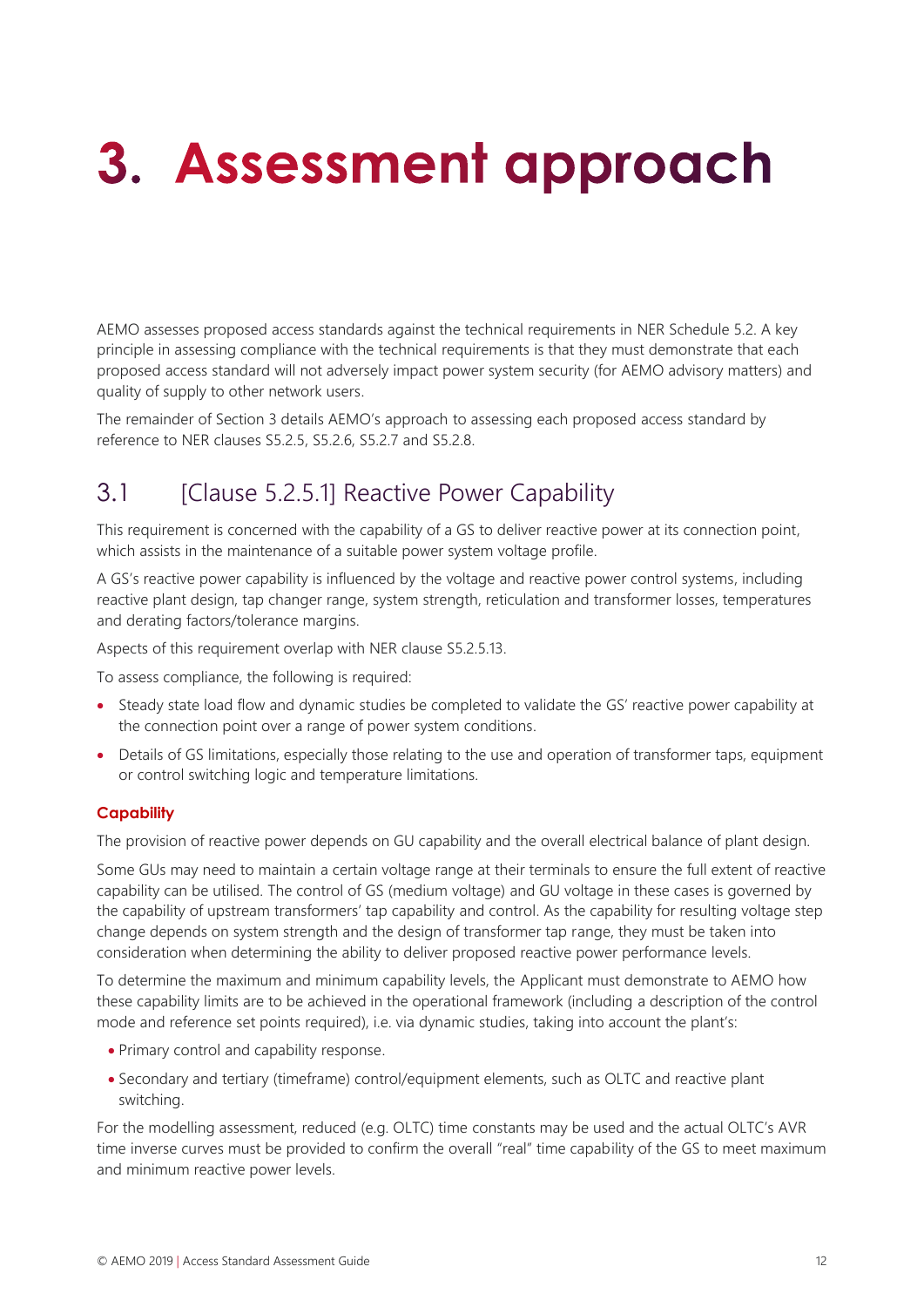A timeframe from where a GS operates from its unity power factor (PF) (or expected operating range for normal voltage levels) to its maximum/minimum reactive power range must be included to provide transparency of operational limitations/plant abilities to deliver the proposed reactive power capability.

The voltage control strategy, provided in support of the proposed access standard under NER clause S5.2.5.13, must include reactive power capability curves and describe any switching and control logic steps required to achieve the capabilities required by the proposed access standard under clause S5.2.5.1.

For an asynchronous GS, the model must represent the reticulation system characteristics (equivalent aggregate(s)) that can influence its reactive power range at the connection point. Consideration also needs to be given to the typical operating voltage at the connection point and each GU's terminals, and the tapping range (properly designed) on any connection (asset) transformer. AEMO will consider an Applicant's validation and will require evidence to demonstrate that the GS can provide the stated reactive power range between 90-110% of normal voltage at the connection point. This should be in the form of a capability diagram showing reactive power capability from >0 to 100% power output over a GS connecting point voltage range of 90-110% of normal voltage. If hot or cold weather can reduce the plant's operational capability, de-rated capability curves must be provided, including the maximum operating temperature at which the GU/GS can operate to provide its proposed reactive power capability. Consideration must also be given to the reactive output during start-up and shut-down procedures, e.g. for photovoltaic systems and wind power systems, to enable smooth transition for active power changing from zero to maximum output and when returning to no active power generation at sunset or no wind conditions.

To assess compliance, the following is required:

- GS capability curves covering 90%-110% operating voltage range, as well as temperature derating curves.
- GS capability based on dynamic assessment for demonstration of GS ability to deliver its maximum and minimum reactive power levels, including operation of applicable primary response, secondary and tertiary elements, e.g. on load tap changers, reactive plant switching and so on. The assessment must consider the adequacy of the reactive power and the ability to continuously control voltage in the range of at least 95% to 105% of the target voltage (with reference to the clause S5.2.5.13 (technical requirements applicable to the automatic access standard)
- Models must comply with the Power System Model Guidelines.
- Control block diagrams, including a description of relevant gains, limiters, time delays, time constants and scaling factors.
- Protection settings report review and a review to ensure full extent of stated capability is not limited by other protective system design elements (e.g. reverse relays).
- For battery energy storage systems, assessment of four-quadrant reactive capability.

## <span id="page-12-0"></span>3.2 [Clause S5.2.5.2] Quality of electricity generated

These technical requirements consider the quality of the electricity generated by a GS at its connection point and whether it can have a detrimental effect on other network users. For Victorian transmission connections, AEMO will assign an automatic access standard for allowable levels of voltage fluctuation, harmonic voltage distortion and voltage unbalance at each connection point.

To assess compliance, assessment (design) reports are required to demonstrate how the GS will comply with the relevant emission levels. A range of harmonic (impedance) frequency sweep studies are undertaken considering GU emissions, reticulation system design, the presence of capacitors or reactors, transformers etc (harmonic/power quality models) for which power quality design is carried out.

Post-connection assessment requires the collection and evaluation of pre-connection and post-connection power quality emissions (based on maximum 3 phase values considering probability values and sampling intervals as required by AS/NZS61000.3.6 & AS/NZS61000.3.7).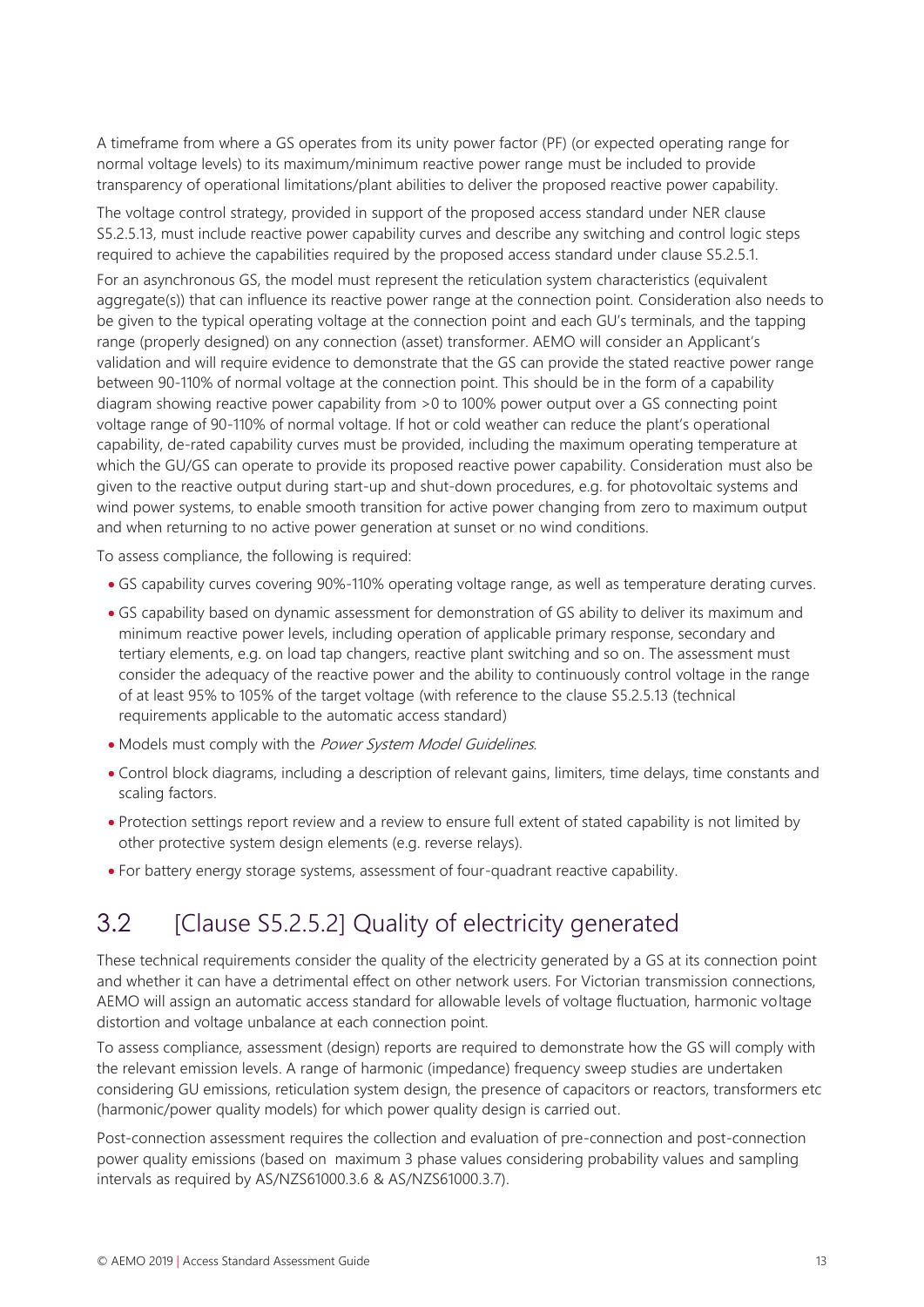To ascertain whether adequate levels of protection are provided for the design of filter components (e.g. capacitor cans, resistors or inductors forming the filter bank) or other plant susceptible to power quality emissions the NSP should provide harmonic load flow information and data to the Applicant.

Power quality assessments need to consider all operating GS levels and the likely levels of existing background emissions.

To assess compliance, the following is required:

- Background measurements prior to connection as per AS/NZS61000.3.6 & AS/NZS61000.3.7 at the proposed connection point (or other agreed location).
- GU power quality data sheets (including model/data where used, e.g. converter model for harmonic studies).
- Assessment of power quality emissions, taking into account power system conditions at the connection point for which series or parallel resonances may occur depending on network configuration.
- The Applicant's power quality assessment report, which must include details of data inputs, study methodology (taking into account system normal and N-1 conditions as a minimum).
- <span id="page-13-0"></span>• Post-connection measurements in accordance with Australian Standards requirements.

## 3.3 [Clause S5.2.5.3] Generating unit response to frequency disturbances

These technical requirements consider the response of the GS, and each of its GUs, to frequency disturbances at the connection point, and the conditions for which they must remain connected. As frequency disturbance is a possible outcome following a power system incident, some aspects of the requirements may overlap with other requirements, such as those under clauses S5.2.5.7, S5.2.5.8, S5.2.5.11 and S5.2.5.5 depending on the nature and location of a disturbance that is likely to impact voltage or frequency performance.

To assess compliance details of the frequency protection system and over-frequency (OF) and underfrequency (UF) protection element settings including df/dt (rate of change of frequency (ROCOF)) are required. The assessment must consider if any auxiliary plant needed to support the GS can withstand the frequency disturbance. For example, if a synchronous GU requires key auxiliary loads to maintain operation (such as pumps or fans), evidence that these loads can maintain operation during a frequency disturbance must be provided. Similarly, for an asynchronous GU (wind turbines/solar PV, batteries), attention must be paid to yaw motors and the auxiliary supply system for which frequency protective mechanisms or malfunctions may apply, to ensure no plant stoppage or trips.

For weak connections that may experience large phase shifts due to system disturbances (or line switching) and, in turn, large measured/estimated local frequency, it may be necessary for the Applicant to design the GS to cope with such phase angle changes and avoid trips due to locally measured frequency associated with system weakness and not system frequency.

Applicants must provide information to AEMO that captures:

- Details of how frequency is derived by protective relay devices or phase lock loops (PLL) used within the GS.
- Frequency measurement algorithms and inclusions of those in the required models.

The following must also be considered in the assessment of access standards and GS capability:

- That the frequency would be unlikely to fall below the lower bound of the operational frequency tolerance band as a result of OF tripping of the GUs.
- That there would be no material adverse impact on the quality of supply to other network users or to power system security.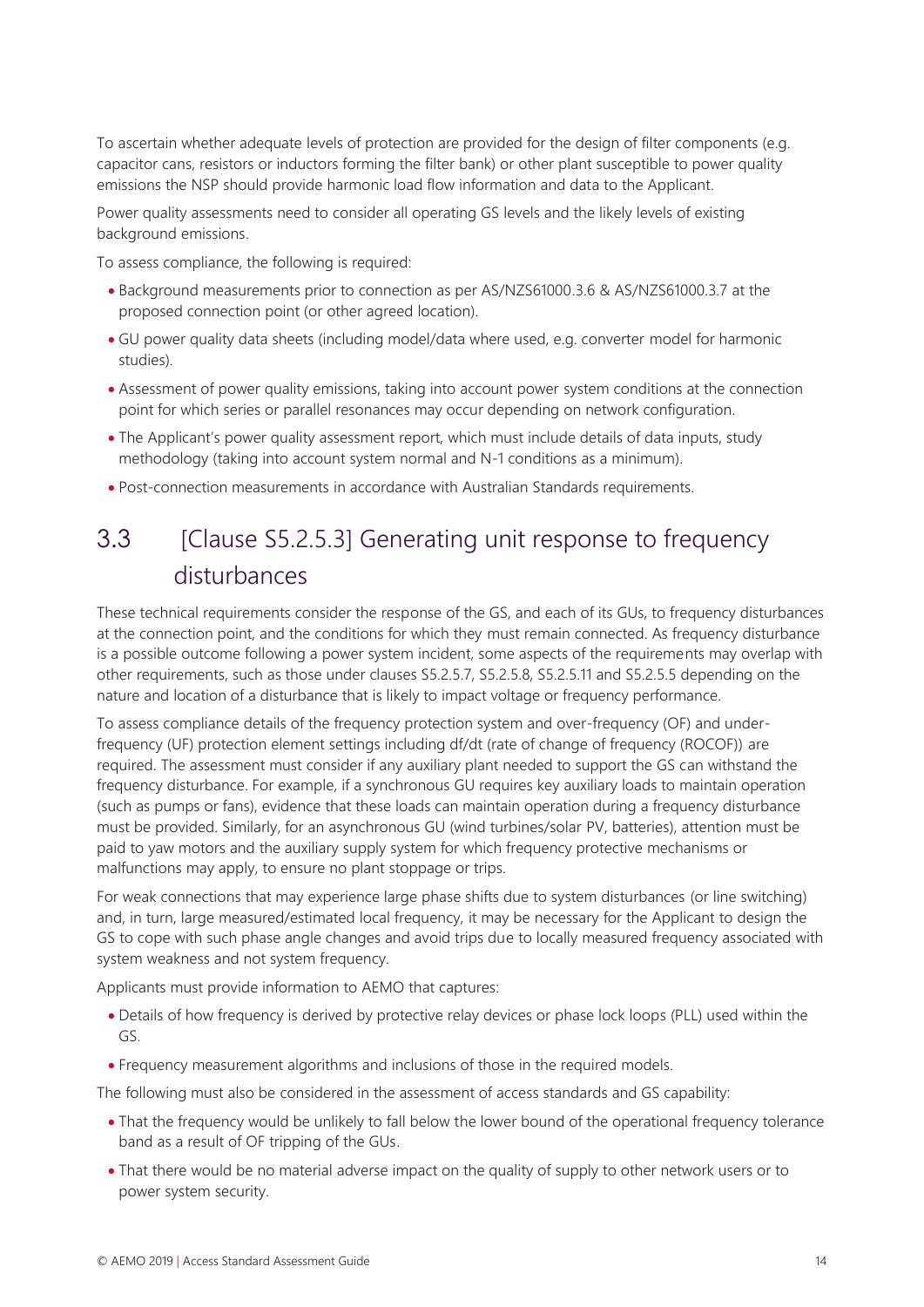To assess compliance, the following is required from the Applicant:

- Application of df/dt and applicable trip settings to assess the operating conditions for which a GS remains connected and for which it will trip. Examples relate to:
	- Model/data validation benchmarking report based on a SMIB case via injected frequency playback (including mapping of parameters between the control/protection systems for both PSS®E and PSCAD<sup>™</sup>/EMTDC<sup>™</sup> models).
	- OPDMS PSS®E network case via application of appropriate load/generation contingency.
	- Protection settings report, including secondary injection protection settings confirmation for ROCOF and OF/UF settings.
- Confirmation of settings in the GS relays or devices that trigger plant stoppages or trips.

For weak connections and where studies involve PSCAD™/EMTDC™, assessment on confirmation of the worst case observed phase angle/frequency estimation against protection settings and confirmation of generator ride-through of such events. Where a GU loses control due to its PLL inability to track phase angle reference resulting in inappropriate active and reactive current (references) injections, a GS has failed to maintain continuous uninterrupted operation and AEMO requires the Applicant to design its control system to prevent the loss of proper control due to lost tracking capability/limitations of GU technology alone. Tuning of the control system may also be required as well as additional equipment (for the GS) to enable the Applicant to demonstrate that the plant maintains stable and damped performance.

## <span id="page-14-0"></span>3.4 [Clause S5.2.5.4] Generating system response to voltage disturbances

These technical requirements consider the response of a GS, and each of its GUs, to voltage disturbances at the connection point, and the conditions for which they do (and do not) remain connected.

As voltage disturbance is a possible outcome of a power system contingency event, aspects of these requirements may overlap, and relate to, other requirements, for example:

- Response to contingency events and capability for reactive support and commencement of GS response to UV and OV events (e.g. high voltage ride-through (HVRT) or low voltage ride-through (LVRT) in case of asynchronous plant) (refer to clause S5.2.5.5).
- Settings of protection systems.
- Voltage and reactive power control capabilities and primary plant design within the GS.

CUO, including capability of current-limited plant to maintain active and reactive power while in the normal operating voltage range, and not to exacerbate disturbances (e.g. by current blocking).

To assess compliance, the following is required:

- Details of the voltage protection system, in particular, OV, UV and over-fluxing protection element settings, including protection grading.
- Description of HVRT and LVRT mechanisms, including activation and deactivation thresholds for the (modelled) response.
- A capability curve (for OV and UV) showing the range of voltages for which the GS can ride through aligned against the capabilities required by clauses S5.2.5.4 and S5.2.5.5.
- Time domain dynamic studies showing the GS's ability to remain connected, These studies must include the following:
	- Consistency of plant behaviour using both RMS and EMT models (provided as part of benchmarking);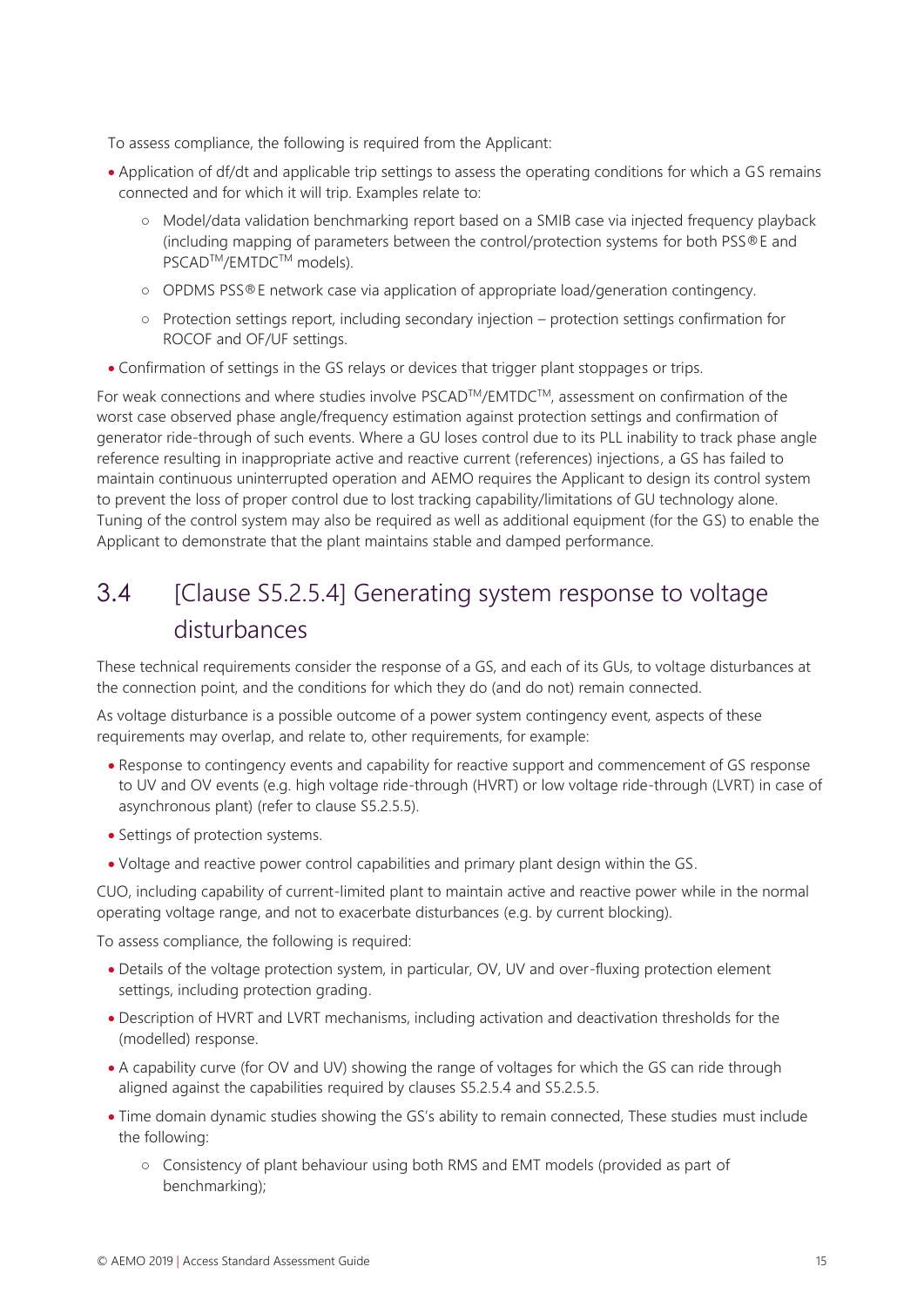- SMIB system evaluation (including the influence of tap changers where required/used);
- AEMO OPDMS network case studies considering applicable voltage disturbance events, including application of faults and sudden operation of nearby elements, such as load switching, reactive plant switching, loss or opening of a circuit etc; and
- EMT Single Pole Auto Reclose (SPAR) evaluation where so used/implemented in the power system in the electrical vicinity of the proposed connection;
- Equipment specifications for the GS, including auxiliaries that details the voltage operating capability.
- If plant control systems are used, the assessment must consider the effect of central plant controls on the overall GS performance.
- If plant has a switchable voltage control strategy active within the timeframe under consideration, details of any logic, modes and references that are actioned (including OLTC, reactive plant and voltage control mode logic).
- The assessment will consider if any ancillary plant (such as static synchronous compensator (STATCOM)) can also withstand a voltage disturbance.
- Model/data validation benchmarking for PSS®E and PSCADTM/EMTDCTM (including mapping of parameters between the control/protection systems and RMS-EMT models).

Operational arrangements to meet the proposed levels of performance must be described in the proposed access standard and included in the assessment.

## <span id="page-15-0"></span>3.5 [Clause S5.2.5.5] Generating system response to disturbances following contingency events

#### 3.5.1 General

A GS's ability to ride through disturbances and support power system disturbance recovery is critical in preserving power system security. The technical requirements specified in clause S5.2.5.5 require GS performance in response to disturbances, including network faults and contingency events. This includes a requirement that a GS remain in operation following the occurrence of both nearby faults and remote faults, or operational loss of power system elements, external to the GS.

Assessment of a proposed access standard requires time domain dynamic studies showing the GS's (and each of its GUs) ability to remain in CUO for the range of faults described in clause S5.2.5.5. Studies are expected to cover a range of operating conditions, including as a minimum:

- Maximum power generation of the GS in the over-excited and under-excited regions.
- Light, medium and high regional demand.
- High and low level of interconnector transfer conditions.
- Lowest system strength conditions (i.e. with the minimum in-service elements/generators providing system strength support).
- For battery energy storage systems, all the above when importing and exporting active power.

Fault simulation studies must demonstrate the following performance (for the automatic access standard):

- Supply of pre-disturbance reactive current during the fault or, if greater, reactive current equal to 4% of maximum continuous current for each 1% reduction in the connection point voltage.
- Absorption of pre-disturbance reactive current during a fault or OV, if greater, reactive current equal to 6% of maximum continuous current for each 1% increase in the connection point voltage.
- The achievement of 95% of the pre-fault active power output within 100ms of fault clearance.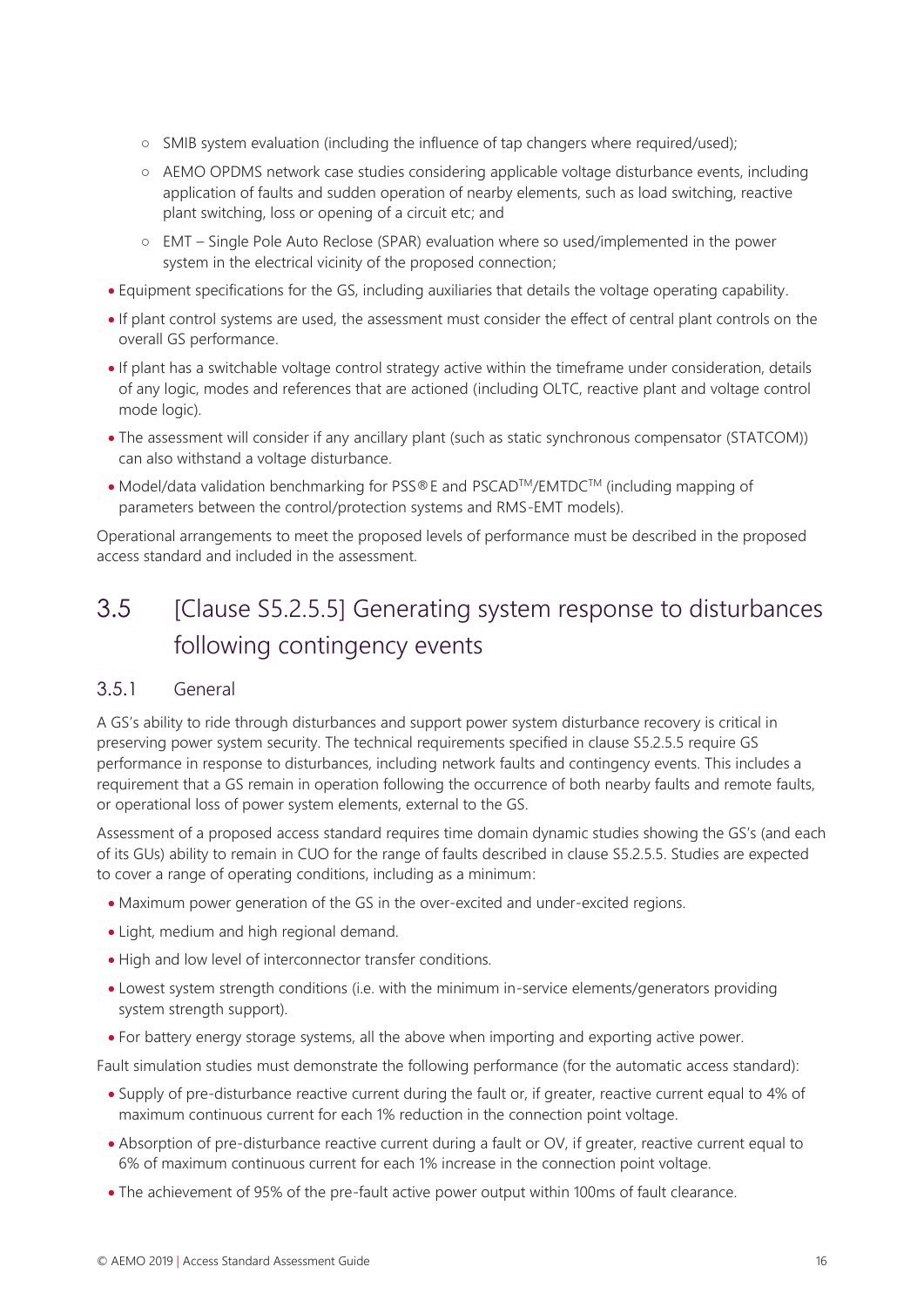Operational arrangements to meet the proposed level of performance, under both normal and abnormal network or GS conditions, must be described in the proposed access standard and included in the assessment. This includes, for example:

- Control settings for GU.
- Transformer tap changers.
- Reactive plant equipment.
- Central plant control system (including coordination with multiple generation types for hybrid installations).

Any settings required to meet the proposed access standard must be consistent with the requirements of all other access standards, particularly reactive capability under NER clauses S5.2.5.1 and S5.2.5.4. The dynamic models must have all applicable limitations for FRT assessment, including limits associated with reactive current injection or absorption capability and GU/GS protection mechanisms, and control system communication delays (such as between inverters and park controllers).

The assessment must also consider the expected range of power system operating conditions and the expected performance of:

- existing networks, existing GSs and relevant projects; and
- control systems and protection systems, including auxiliary systems and automatic reclose equipment (any required modifications to control systems or protection systems should form part of GS connection works).

The GS performance against the proposed access standard must demonstrate that the plant meets the CUO requirements – i.e. not exacerbate disturbances or cause other GSs or loads to trip as a result of an event for which they would not otherwise have tripped. This could be due to:

- Current blocking or current reduction (active and reactive current) during the disturbance.
- Active power absorption during and on clearance of faults.
- Active power reduction not being in proportion to retained voltage.
- Improper control of active current (power) recovery.
- Improper control transitioning (e.g. without control reset) of the asynchronous plant from its LVRT or HVRT mode onto central control system and introduction of additional post fault reactive power, active power or voltage disturbance.
- Loss of converter stability.
- Multiple LVRT and HVRT activations due to power system weakness (collectively depending on the size of the GS with respect to available short circuit current capability at the connection point) and insufficient reactive power capability to maintain voltage at the connection point.
- Intertrip schemes.

#### **Lack of capability**

Where GUs alone lack the capability to meet the appropriate level of performance, additional consideration in the design is required. This may include:

- Additional dynamic reactive power voltage support and control capability.
- Additional control system development or tuning to meet contingency ride-through requirements.
- Use of grid forming capable technology that does not rely on system fundamental waveforms to be provided from synchronous generation.
- Additional equipment to address the GU's ability to withstand voltage-phase angle changes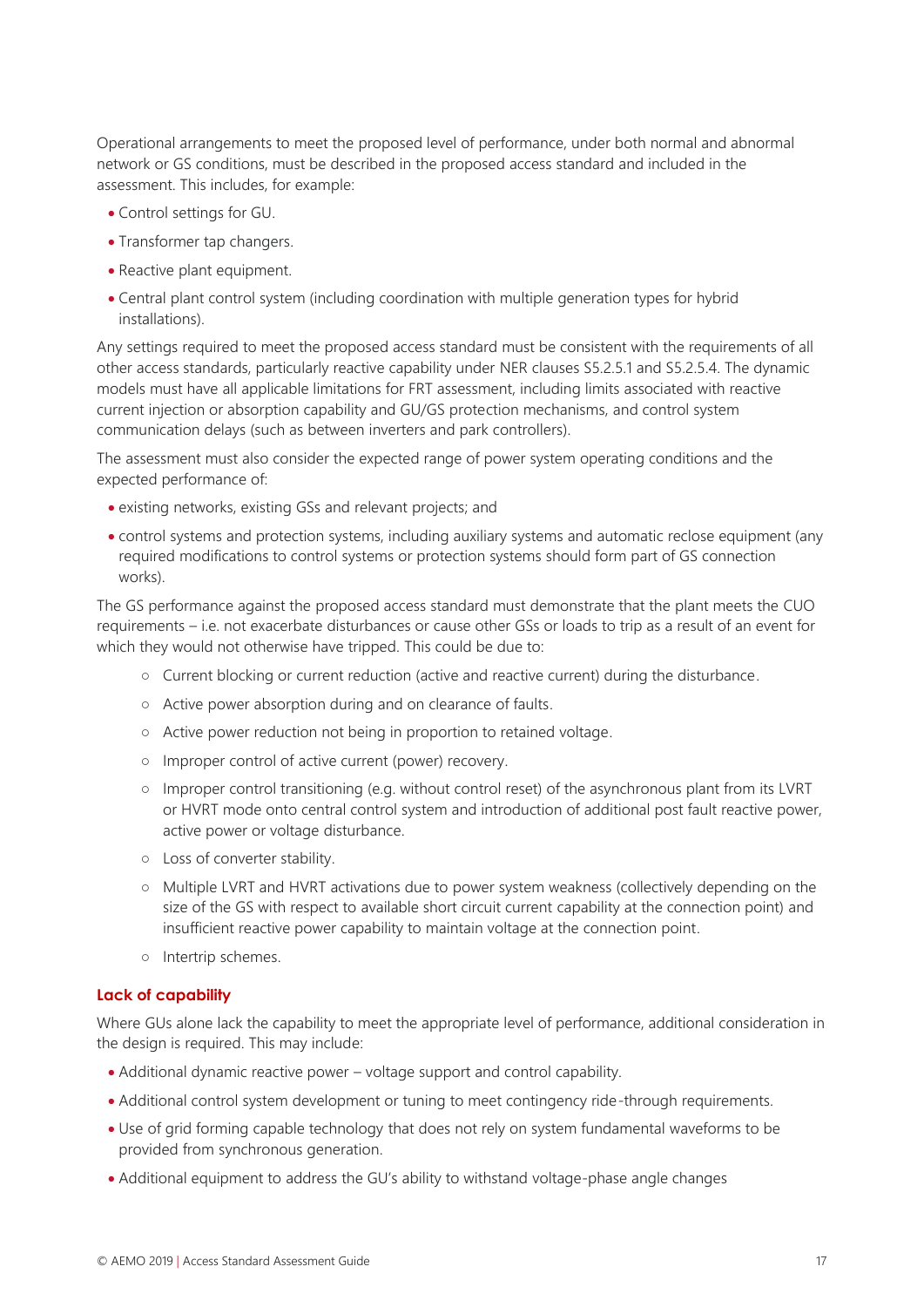• Additional equipment to ensure "no harm" and no adverse impact on the network and other network users.

#### **System strength remediation**

Applicants proposing system strength remediation schemes must satisfactorily demonstrate the impact of the proposed scheme and the performance of their GS under the circumstances for which those schemes are expected to apply.

#### 3.5.2 Requirements for assessment purposes

The technical requirements under clause S5.2.5.5 may be grouped into the following main areas for assessment purposes:

- GS activation/deactivation of its response to OV and UV events.
- GS performance in the provision of required reactive current support.
- GS active power recovery.
- GS robustness to meet multiple voltage disturbance events.

#### **Response activation thresholds and performance during disturbances**

Synchronous GUs must contribute to reactive current responses that may be limited to 250% of the GS's maximum continuous current, and asynchronous GSs may be limited to the maximum continuous current. Asynchronous plant must maintain its rated apparent power for OV exceeding 115% (or as agreed with AEMO and the NSP) and achieve current availability of maximum continuous current for voltages less than 85% (or as agreed with AEMO and the NSP).

In all assessments, the capabilities are to be specified at the connection point (unless otherwise agreed with AEMO), and assessments must include an analysis of GU and GS performance. With "hybrid" connections, e.g. batteries with solar PV or wind turbines, the capabilities of each GU are expected to be specified/ demonstrated at its terminals separately from the GS performance specified/demonstrated at the connection point taking into account plant losses and control performance impact of each type of technology. Unless otherwise agreed with AEMO, the reactive current contribution is based on RMS positive sequence voltage.

| <b>Item</b>                                        | <b>Automatic</b>         | <b>Minimum</b> | Comment                                                              |
|----------------------------------------------------|--------------------------|----------------|----------------------------------------------------------------------|
| <b>UV Activation Response</b>                      | 85-90%                   | $80 - 90%$     | Threshold of normal voltage                                          |
| <b>UV Deactivation Response</b>                    | 90%                      | 90%            | Threshold of normal voltage                                          |
| <b>OV Activation Response</b>                      | 110-115%                 | 110-120%       | Threshold of normal voltage                                          |
| <b>OV Deactivation Response</b>                    | 110%                     | 110%           | Threshold of normal voltage                                          |
| <b>Reactive Current injection for UV Response</b>  | 4%                       | 2%             | Per 1% voltage reduction                                             |
| <b>Reactive Current absorption for OV Response</b> | 6%                       | 2%             | Per 1% voltage rise                                                  |
| <b>Rise time for Reactive Current Response</b>     | 40ms                     | 40ms           | Where sustained response is $\leq$ 2sec,<br>otherwise as practicable |
| Settling time for Reactive Current response        | 70ms                     | 70ms           | Where sustained response is $\leq$ 2sec,<br>otherwise as practicable |
| <b>Post-disturbance Active Power Recovery</b>      | 100 <sub>ms</sub> to 95% | As agreed      |                                                                      |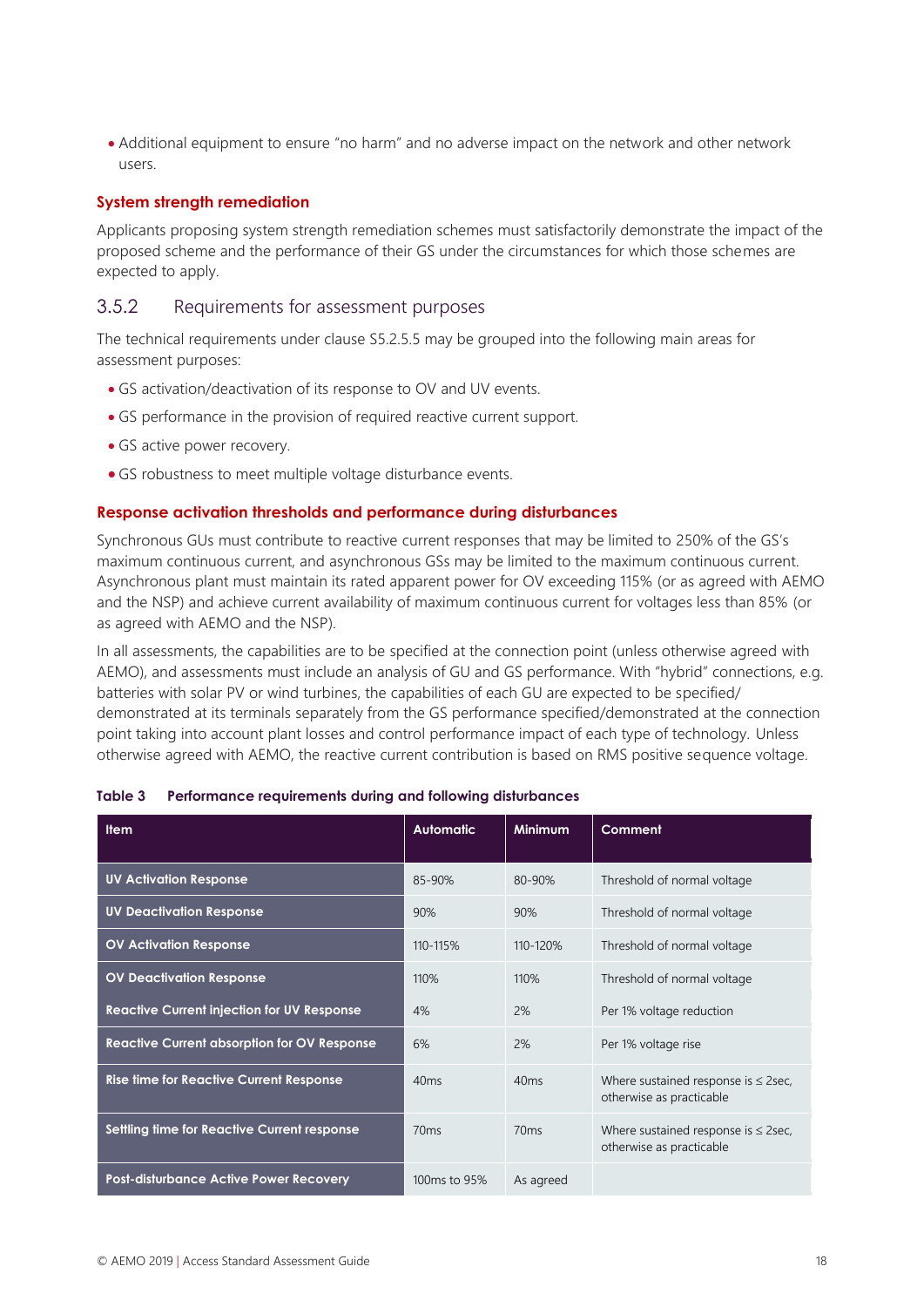#### **Capability to sustain and respond to multiple disturbances**

These requirements apply to both synchronous and asynchronous plant for which CUO assessments cover the items listed in [Table 4.](#page-18-0)

| <b>Requirement</b>                                                                                     | <b>Automatic</b>                                              | Minimum                                                                                                  |
|--------------------------------------------------------------------------------------------------------|---------------------------------------------------------------|----------------------------------------------------------------------------------------------------------|
| Number of recurring disturbances                                                                       | 15                                                            | 6                                                                                                        |
| <b>Time</b>                                                                                            | 5 min                                                         | 5 min                                                                                                    |
| <b>Sliding window time</b>                                                                             | Yes                                                           | NO sliding time window. Only 30 min<br>grace period following a 5 min period<br>of multiple disturbances |
| Cumulative time of voltages < 90% or sum of<br>$\Delta V \times \Delta t$ (pu.second)                  | 1800ms or up to 1 pu.s                                        | 1000ms or up to 0.5 pu.s                                                                                 |
| # of disturbances where Volts at connection<br>point $< 50\%$                                          | 6                                                             | 3                                                                                                        |
| # 3 phase faults where ARC is applied<br>(otherwise)                                                   | 2(1)                                                          | nil                                                                                                      |
| # faults cleared by a CBF                                                                              | $\mathbf{1}$                                                  | nil                                                                                                      |
| # of disturbances where voltage varies<br>within ranges specified in clause<br>\$5.2.5.4(a)(7) and (8) | $\mathbf{1}$                                                  | $\mathbf{1}$                                                                                             |
| <b>Recurring disturbance time</b>                                                                      | $\geq$ 0 ms                                                   | $>200ms$                                                                                                 |
| Maximum # disturbances within 30 sec                                                                   | Any, unless multiple disturbance<br>requirements are exceeded | 3                                                                                                        |
| All other disturbances                                                                                 | Other than 3 phase faults                                     | Other than 3 phase faults                                                                                |

<span id="page-18-0"></span>

| Table 4 | Performance requirements for multiple disturbances |  |
|---------|----------------------------------------------------|--|
|         |                                                    |  |

#### **Practical approach**

 $\overline{a}$ 

Multiple voltage disturbances could result from weather events that expose the operational integrity of one or more GSs and the networks in the NEM<sup>19</sup>. These events may be driven (for example) by storms (strong winds, lightning strikes) or bushfires that create successive disturbances across the power system or parts of the network.

Figure 1 illustrates an operational situation in the NEM on 10 October 2018 indicating cloudy/stormy or rainy conditions near Sydney (light blue), an electrical storm in northern NSW indicating lightning (yellow and green crosses) concurrent with bushfires (red/orange) in Queensland, Tasmania and South Australia, all at the same time and in the electrical vicinity of the HV transmission system (green and purple).

<sup>&</sup>lt;sup>19</sup> Multiple disturbances could also occur during calm weather conditions due to multiple electrical failures (including as a result of aging infrastructure)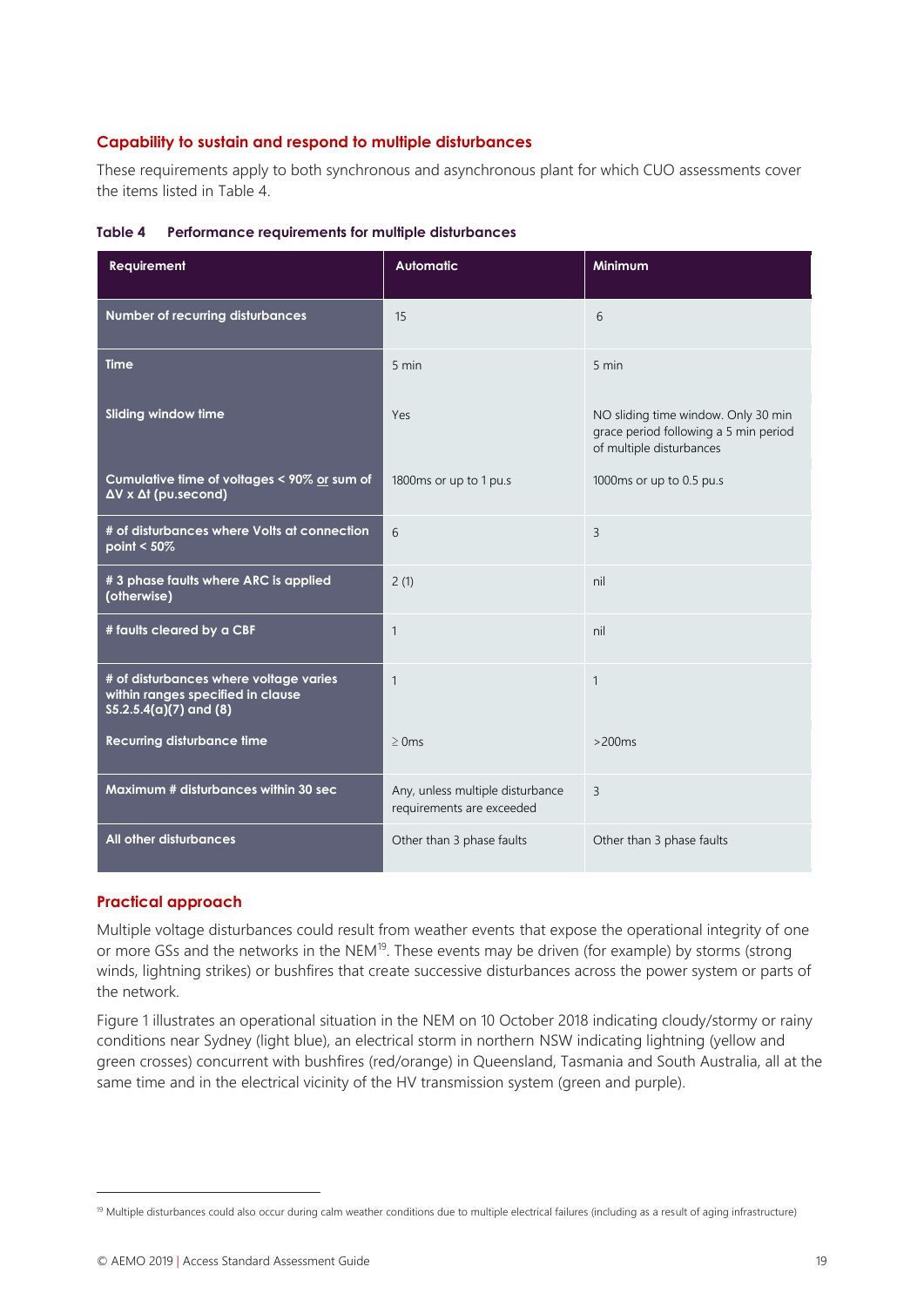

#### **Figure 1 Record from AEMO Control Room on 10 October 2018**

The purposes of multiple ride through voltage disturbance assessment are:

- To confirm the conditions under which a GS can sustain, support and is protected from.
- To achieve robust performance for power system security needs when multiple voltage disturbances occur.

#### **Is the intention to achieve compliance resulting in N-6 or N-15 network configuration?**

Generally not, however, power system conditions can exist for which N-1 conditions are exceeded. Examples include a disturbance affecting single tower/double circuit transmission elements or resulting network conditions following (prior) element outages.

In preparation for this assessment, it is expected that the NSP will provide the Applicant with auto-reclose relay settings (where present) for the MFRT assessment.

The existence of N-n conditions may apply:

- To the extent that the GS is not islanded.
- SCR available to the GS is not below the stated SCR withstand capability.
- Voltage and frequency at the GS connection point without the GS being connected are within an acceptable range.

#### **What if the proposed connection is in a remote area or supplied mainly by a long radial network connection?**

Unless the GS is islanded, the integrity of the GS ride through capability will mainly be influenced by remote events expected to result in shallower retained voltage profiles at the connection point. If the radial line connection includes a SPAR, a SPAR event must be considered as part of the assessment.

#### **Is the Applicant still required to undertake single disturbance ride through type assessment?**

Yes, even though automatic reclosing may be provided to support power system security and used for MFRT assessments, the power system must be planned for stability purposes without reclosure. Likewise, if as a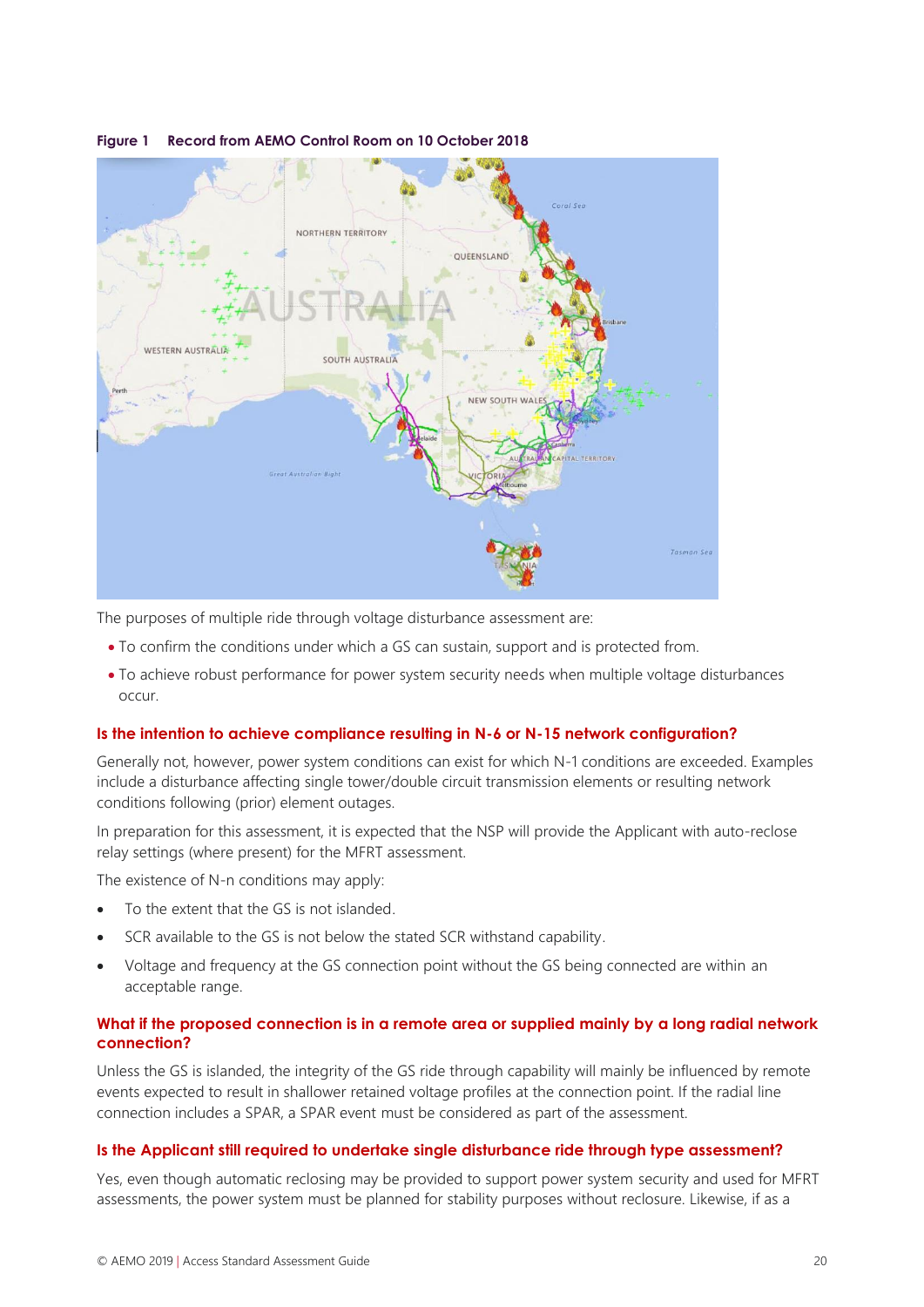result of a proposed generating facility, auto-reclose results in an unstable response, the dead-time for autoreclose may need to be increased (changed) to maintain power system security. This, however, may be subject to protection scheme design with the involvement of the NSP and AEMO.

In some distribution systems a single fault could be at least 2 seconds and exceed the time integral of 1800ms or (1000ms for the minimum access standard, see Table 3). In these cases, the plant still needs to ride through a single long-duration fault.

#### **Could UV relay settings be sufficient to demonstrate multiple UV ride through capability?**

Only in part. The access standards do not specify the minimum time of recurring disturbances due to their inherent randomness (e.g. lightning strikes), however, they specify that recurring disturbances could be 0 ms apart.

Assessment must consider a range of disturbances, including recurring events with and without any delays, and the GS's own protective elements (including thermal and mechanical susceptibility to MFRT events), rather than just an assessment against UV relay settings. These protective elements may range from pole slip protection, thermal limits associated with heating/cooling of GU components, rotor-speed protection for wind turbines, level of energy dissipation in wind turbine chopper etc.

#### **What if application of a disturbance or clearance of a disturbance results in OVs?**

If there are OV limitations (or protection counts) associated with multiple OV disturbance occurrences, the Applicant must state those limits and provide information on the effect of OV ride through capability, to be covered in the assessment under clause S5.2.5.4.

The Applicant must provide a model that accounts for any such settings and limitations. The assessment that an Applicant carries out must account for all possible inter-relations and susceptibilities at the proposed connection point.

#### **How could multi-disturbance ride through capability be summarised?**

The following tables summarise GS/GU MFRT capability.

Table 4 could be used by the OEM or the Applicant to state plant capability based on the type, FAT or assessment of plant firmware, and considering the connection point characteristics.

#### **Table 5 MFRT table based on fault durations and stated delays between successive disturbances (applicable to RMS / EMT studies assessment)**

| <b>Capability: number of successive LVRT events</b> |                                                                                     |              |                   |                   |              |                   |       |
|-----------------------------------------------------|-------------------------------------------------------------------------------------|--------------|-------------------|-------------------|--------------|-------------------|-------|
| <b>Retained</b><br>Voltage [pu]                     | Fault duration [ms] with (to be nominated) delay(s) between successive disturbances |              |                   |                   |              |                   |       |
|                                                     | 80 <sub>ms</sub>                                                                    | <b>100ms</b> | 120 <sub>ms</sub> | 175 <sub>ms</sub> | <b>220ms</b> | 430 <sub>ms</sub> | other |
| 0.8                                                 |                                                                                     |              |                   |                   |              |                   |       |
| 0.7                                                 |                                                                                     |              |                   |                   |              |                   |       |
| 0.6                                                 |                                                                                     |              |                   |                   |              |                   |       |
| 0.5                                                 |                                                                                     |              |                   |                   |              |                   |       |
| 0.4                                                 |                                                                                     |              |                   |                   |              |                   |       |
| 0.3                                                 |                                                                                     |              |                   |                   |              |                   |       |
| 0.2                                                 |                                                                                     |              |                   |                   |              |                   |       |
| 0.1                                                 |                                                                                     |              |                   |                   |              |                   |       |
| $\mathbf 0$                                         |                                                                                     |              |                   |                   |              |                   |       |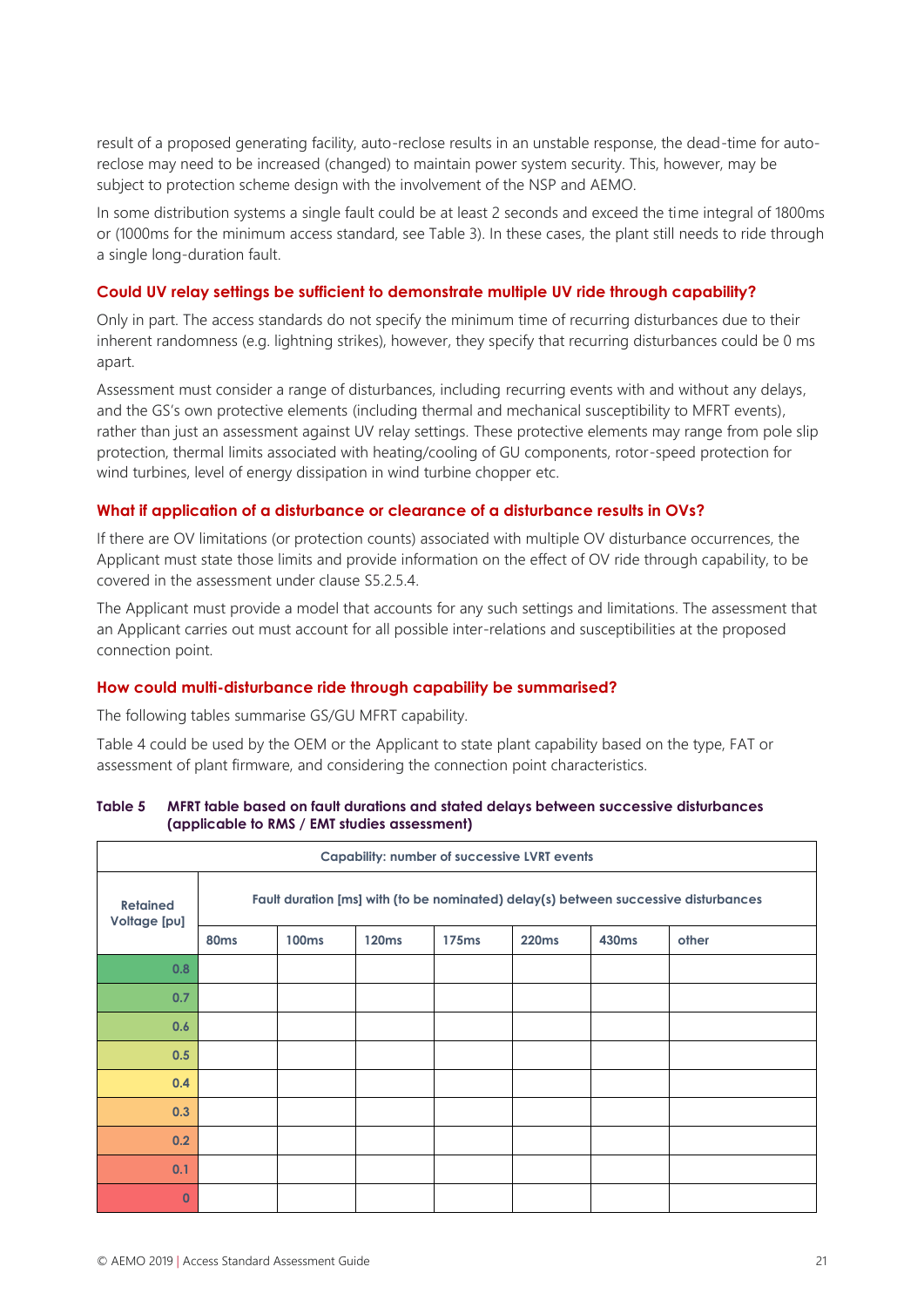Table 5 can be used in consideration of the connection point and how MFRT applies in the surrounding circumstances. A list of faults, fault durations and delays between them must be provided to AEMO for review.

| <b>Capability: number of successive LVRT events</b> |                                                                                          |      |     |      |            |                        |                      |
|-----------------------------------------------------|------------------------------------------------------------------------------------------|------|-----|------|------------|------------------------|----------------------|
| <b>Retained</b><br>Voltage [pu]                     | Fault Type [total of 15 / unless exceeding cumulative/integral times of 1800ms or 1pu.s] |      |     |      |            |                        |                      |
|                                                     | 1PHG                                                                                     | 2PHG | 2PH | 3PHG | <b>CBF</b> | $S5.2.5.4(a)(7)$ & (8) | <b>Total #Faults</b> |
| 0.8                                                 |                                                                                          |      |     |      |            |                        |                      |
| 0.7                                                 |                                                                                          |      |     |      |            |                        |                      |
| 0.6                                                 |                                                                                          |      |     |      |            |                        |                      |
| 0.5                                                 |                                                                                          |      |     |      |            |                        |                      |
| 0.4                                                 |                                                                                          |      |     |      |            |                        |                      |
| 0.3                                                 |                                                                                          |      |     |      |            |                        |                      |
| 0.2                                                 |                                                                                          |      |     |      |            |                        |                      |
| 0.1                                                 |                                                                                          |      |     |      |            |                        |                      |
| $\mathbf 0$                                         |                                                                                          |      |     |      |            |                        |                      |
| <b>Total</b>                                        |                                                                                          |      |     |      |            |                        | $[15 \text{ max}]$   |

#### **Table 6 MFRT table based on applicable OPDMS network data/locations and network faults taking into consideration cumulative and integral time limitations**

This table is to be applied in consideration of the actual connection point using AEMO's OPDMS data (applicable to RMS/EMT studies assessment).

#### **Importance of models**

Models must be checked against the stated capability to ensure consistency for which the GS and GUs remain in operation and conditions for which they do not. Models must include protective elements (protection systems) to enable validation of stated performance. Models with separately stated performance (not included in the RMS/EMT software) are unlikely to comply with the Power System Model Guidelines and AEMO will not be able to assess the proposed access standard.

Some examples of protective mechanisms that AEMO expects to be included in the assessment include pole slip protection, rotor speed protection, UV, OV, UF and OF limitations, protection due to heating of resistive or inductive components, and any others where multi-disturbance limitations are driven by count mechanisms (as occurred across many GSs prior to the South Australian black system in September 2016). Provision of models representing only a current source platform, excluding its machine, DC link (for asynchronous plant), and necessary protective mechanism, which are critical for ensuring adequate assessment of MFRT capability, will not comply with the Power System Model Guidelines nor the assessment requirements for this access standard.

#### Suggested assessment pathway

- 1. Obtain Applicant (or OEM) information considering:
	- Statement and a test report from the OEM/ Applicant indicating equipment capability to sustain successive FRT events substantiated with the technical evidence, e.g. FAT or type test verification of FRT and MFRT (and their validation).
	- Description of protective elements, including settings that may trigger GU trip/stops for multidisturbance events (examples include resistor/chopper heating, rotor speed acceleration/limits, auxiliary system).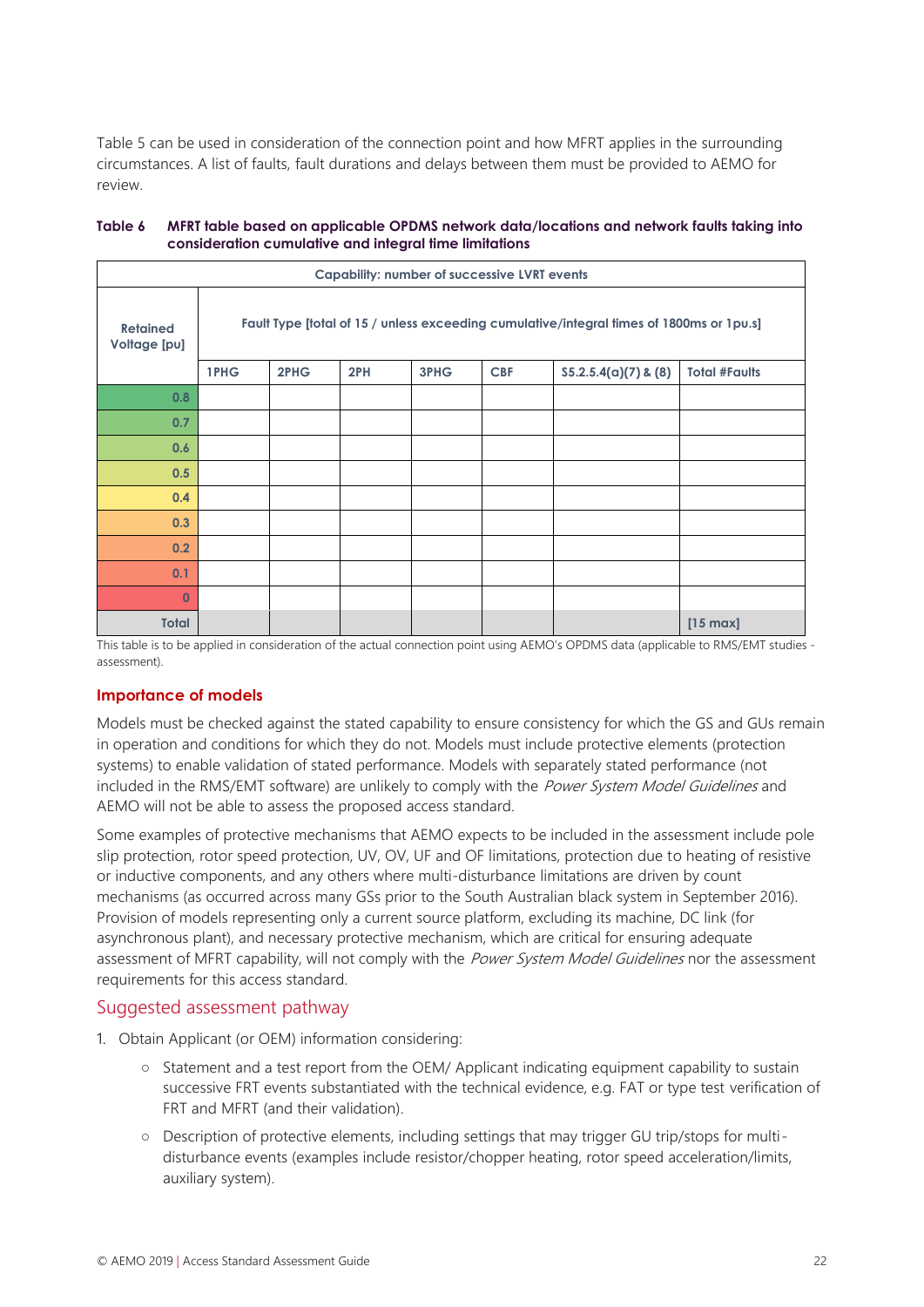- Inclusion of limits or limiting functions in RMS/EMT models (including FAT or type test reports for validation)
- Confirmation that RMS and EMT models include reactive current limitations as per plant firmware for single and MFRT events.
- 2. On a SMIB case<sup>20</sup> taking into account the proposed GS layout and system strength at the connection point (RMS and EMT models):
	- Application of a voltage/disturbance or playback with different retained voltage levels (as a minimum, suggested levels are 80%, 50%, 25% and 0%):
	- Benchmarking of PSS®E and PSCADTM/EMTDCTM results for balanced disturbances.
	- Confirmation of FRT response activation and de-activation threshold if applicable (including settings).
	- Demonstration of reactive current injection capability.
	- Demonstration of rise and settling time on a SMIB case, excluding the influence of the NSP's network.
	- For OV events, demonstration of capability to maintain rated apparent power of the GS.
	- For UV events, demonstration of capability to make available maximum continuous current of the GS (these are expected to be demonstrated via  $I_{total} = \sqrt[2]{I_{active}^2 + I_{reactive}^2}$  on a SMIB and on a network case (including results explicitly showing  $I_{total}$ ,  $I_{active}$  and  $I_{reactive}$  in addition to active power, reactive power and voltage) for each case).
	- Demonstration of active power recovery:
		- Demonstration of active power reduction in proportion to retained voltage.
		- **•** Demonstration there are no adverse active power responses which exacerbate disturbances.
	- Validate RMS/EMT models against the stated MFRT capability to test for conditions for which it should and should not trip
- 3. Considering the proposed connection point and AEMO OPDMS data (Note: confirmation of SMIB observed capability is expected using OPDMS data taking into account connecting network characteristics for which RMS and EMT modelled assessments are carried out):
	- As a minimum the assessment must consider peak and light load conditions.
	- Obtain and confirm auto-reclose times and mechanisms for nearby circuits.
	- Obtain confirmation of any intertrips or other protection schemes that may need to be considered.
	- Set up a list of all faults and fault types taking into consideration the practicality of the assessment, e.g. see "Practical Approach" and Figure 1 example. The assessment must consider both close-up and remote events, each emulating as an example "electrical thunderstorm" sweeping through a region.
	- Set up a sequence of fault occurrences and time delays between faults used in the assumptions where some faults may occur immediately after each other, and others with a delay between each fault. The intention is not to create N-15 (or N-6) situation, however, part of the assessment may lead to an indication of when the GS is islanded or no longer able to support the power system. For these reasons, it is important to note auto-reclose characteristics of the NSP's network and use discretion in demonstrating the ride-though capability considering the possibility of a disturbance recurrence immediately or following a delay.

<sup>&</sup>lt;sup>20</sup> A SMIB case may be used in the initial assessment step which could help confirm capabilities without the influence and variations of the external network. With the use of AEMO's OPDMS data, the Applicant is then required to confirm these capabilities with the application of disturbances in the power system network itself.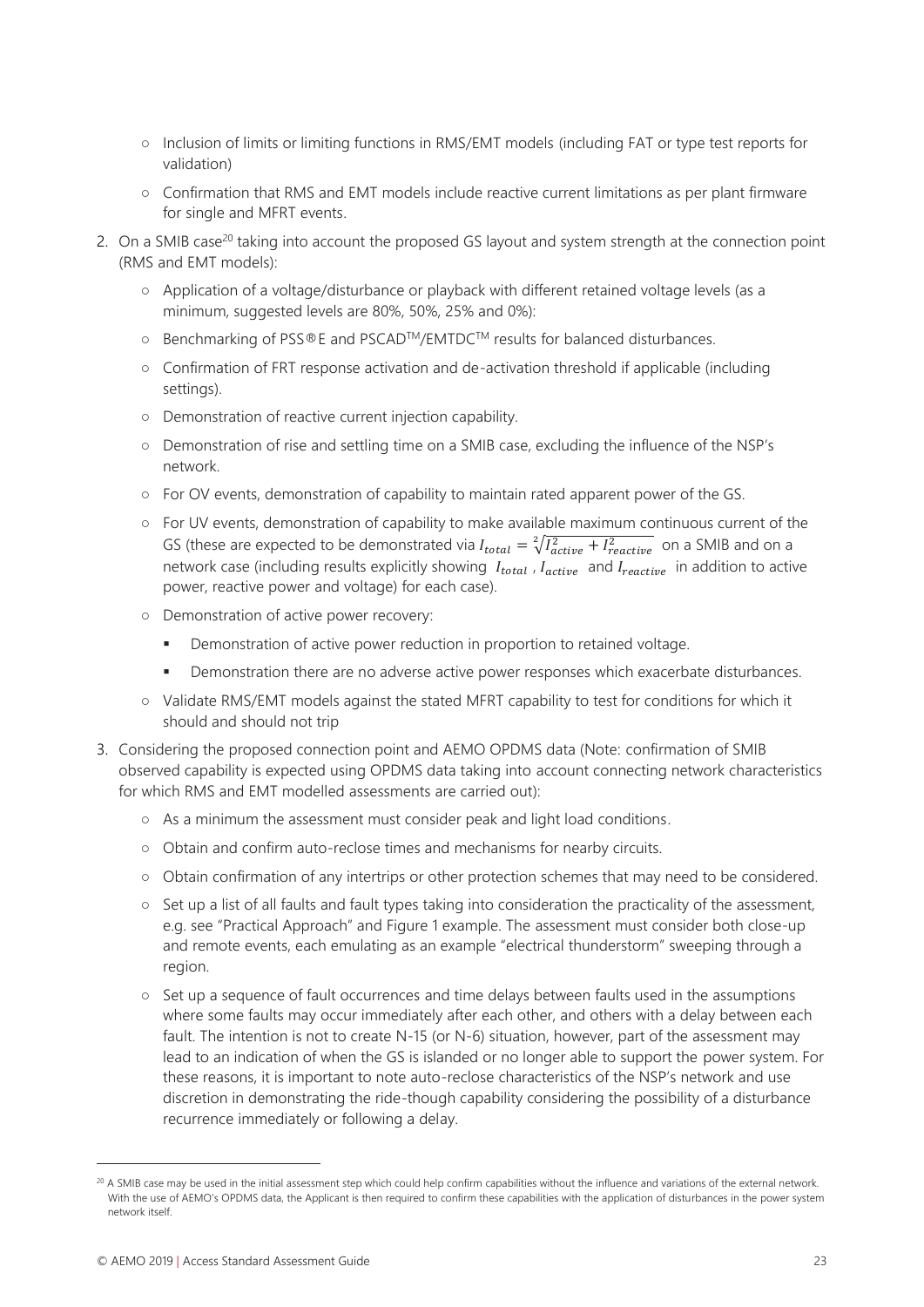- Results may cover a couple of assessment variants of close-up and remote faults surrounding the connection point. At least 5 sequences (of fault disturbance combinations) are suggested for consideration and provision to AEMO for review.
- $\circ$  It is also required to study a case where the GS should not ride through and does not ride through.

An illustrative example is provided below.



- For the applied voltage disturbances, records of applied voltage at the connection point may be collected (with the GS disconnected). The waveform could be used as a playback in EMT/RMS SMIB case to validate and add other aspects of disturbances, e.g. those referred to in clause S5.2.5.4(a)(7) and (8), different fault combinations etc, noting that such prolonged voltage sags may be difficult to create considering the connection point characteristics and architecture of the NSP's network. Whilst this approach may not take varying system strength into consideration, however, it might aid the Applicant/OEM in ensuring the equipment ratings or protective elements are designed and sized properly in consideration of "reasonable" voltage disturbance profiles applicable to the connection point.
- 4. The application of both RMS and EMT platforms is expected in the evaluation of this access standard regardless of system strength conditions. Taking into account that EMT network information might not be available to the Applicant, and network-based EMT modelling is required, the Applicant and the NSP (and AEMO) will need to agree on the process, assumptions and timeframe to assess the contingencies of concern.

Tables 3 and 4 should be used to aid in the presentation of the results/capability summary and included in the proposed access standards.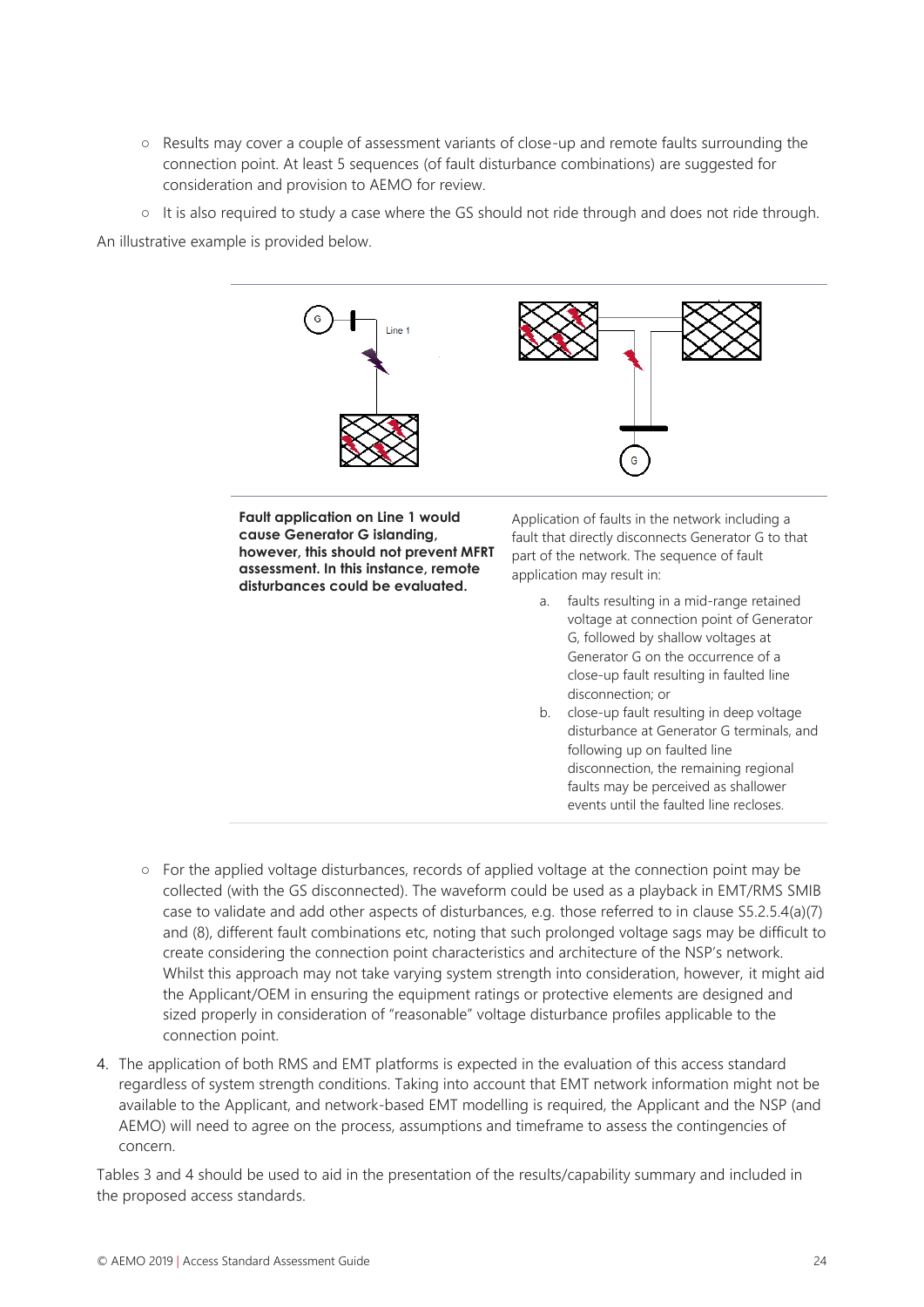Post-connection: Review of Applicant's R2 data and model validation as part of the compliance plan (capturing system incidents when they occur to demonstrate compliance with the relevant performance standard and model accuracy).

## <span id="page-24-0"></span>3.6 [Clause S5.2.5.6] Quality of electricity generated and continuous uninterrupted operation

The NER specifies a minimum access standard only for this requirement.

The Applicant must confirm that the GS can remain in CUO for the assigned limits for voltage fluctuation, harmonic voltage distortion and voltage unbalance at the connection point. The Applicant must confirm its protection system settings, in particular, those that relate to current asymmetry or unbalance that can be tolerated by the GU and GU auxiliary systems, including pumps, cooling systems, and yaw gear motors that could suddenly stop the plant from operating.

Furthermore, the Applicant must confirm through adequate resonance studies that there are no adverse coupling effects or converter instability (for asynchronous generation) that may result in voltage fluctuations, distortion and unbalances above the levels specified in NER clauses S5.1.a.5, S5.1.a.6 and S5.1.a.7 resulting in unstable active power and reactive power of voltage at the connection point.

The Applicant must provide study reports or evidence on how the GS will remain in CUO for the assigned levels.

## <span id="page-24-1"></span>3.7 [Clause S5.2.5.7] Partial load rejection

These technical requirements consider the ability of a synchronous or asynchronous GS to remain connected during and following the loss of power system load. A load rejection event could be expected to result in an increase in power system frequency, so aspects of this requirement overlap with clause S5.2.5.3 (and clause S5.2.5.8), but this requirement is intended to ensure that GS controls do not move in the wrong direction in response to a sudden frequency change, which means that aspects of clause S5.2.5.11 must also be considered.

To assess compliance, the following is required:

- Time domain dynamic studies showing the GS's ability to remain connected for a load rejection event. These studies must include any active power control models. Modelling of the load rejection event must be appropriate to the GU technology. For example, the following methodologies may be applied:
	- OPDMS network case via application of appropriate load contingency.
	- A large synchronous GU could be modelled supplying load in isolation from the rest of the power system, with this load stepped or ramped to simulate the partial load rejection.
	- An asynchronous GS could be modelled connected to a controllable voltage source behind the power system impedance at the point of connection. The frequency of the controlled voltage source could then be ramped up to the maximum level for which the GS must remain connected under clause S5.2.5.3. This assessment is supplemented via EMT-SMIB playback of the recorded voltage and frequency signals from OPDMS network case. The reduction in MW output from the GS must be assessed against the requirements of clauses S5.2.5.8 and S5.2.5.11.
	- Commissioning procedure/tests, including demonstration of response to frequency injection at the plant level.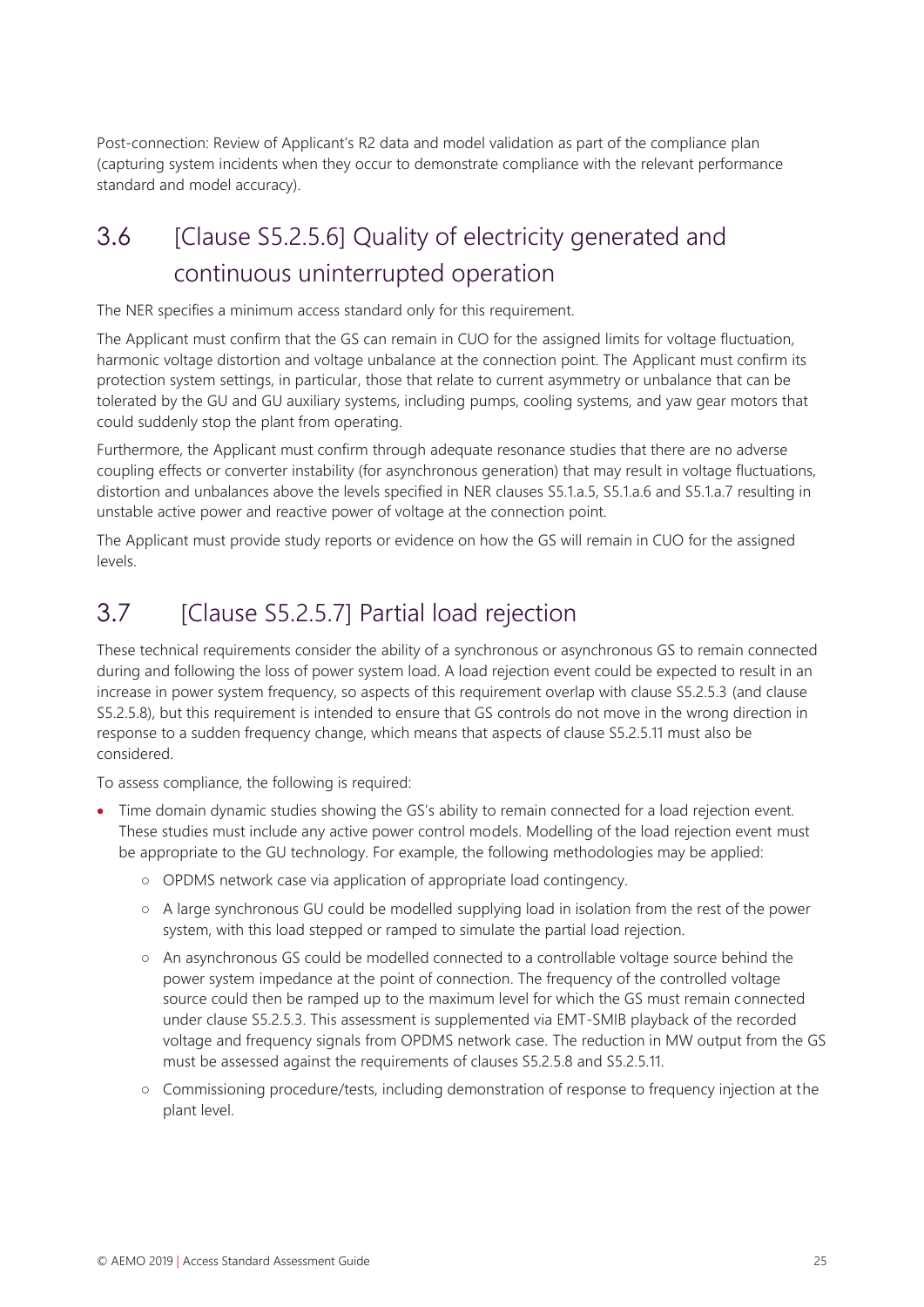## <span id="page-25-0"></span>3.8 [Clause S5.2.5.8] Protection of generating systems from power system disturbances

These technical requirements consider the performance of protection systems that disconnect and prevent damage to a GS from a power system disturbance, including the frequency protective mechanisms through which the GS can reduce its power output following OF events in the power system. Parts of this access standard could overlap with those in clause S5.2.5.11 and S5.2.5.3.

To assess compliance, the following is required:

- Protection system settings design report, inclusive of:
	- o One or more protection single line diagrams (SLDs) detailing all relevant protection circuits, circuit breaker tripping logic with relevant X and Y schemes implemented within the GS.
	- o A protection design report that includes:
		- **•** the derivation of individual protection element pickups and operating times; and
		- confirmation that fault clearance trips specified in NER Table S5.1a.2 can be achieved.
	- o Assessment of the suitability of chosen protection current transformers (CTs).
	- o Confirmation from the NSP (by letter) of a coordinated design for the interface between the GS and the NSP's network.
- Connection study report, which includes a demonstration of power reducing capability for OF events, for both RMS and EMT models. A study may be performed on a SMIB network representation.

Applicants with asynchronous plant must confirm whether there are any coded converter or controller implemented disturbance counts that may cause GS (and GU) stops as a result of power system disturbances, including the following:

- Description and mechanisms for UV and OV counts-programmed capabilities.
- "Error" lists for which the GU or GS stops operating to isolate itself from external network disturbances.

During the assessment, consideration must be given to whether there is a requirement for a local or remote control scheme to automatically disconnect the GS under an islanding condition.

<span id="page-25-1"></span>The proposed access standard must describe all conditions for which the GS must, and must not, trip.

## 3.9 [Clause S5.2.5.9] Protection systems that impact on power system security

These technical requirements consider the performance of protection systems that influence GS performance, the ability of the GS to meet other access standards, and thereby the impact on power system security. Details of the protection system must be provided for assessment to support AEMO's review of the proposed access standards under clauses S5.2.5.8 and S5.2.5.9, including the design report, SLDs, and confirmation the design is coordinated with the NSP's protection systems.

## <span id="page-25-2"></span>3.10 [Clause S5.2.5.10] Protection to trip plant for unstable operation

These technical requirements consider the performance of protection systems that prevent an active power, reactive power, or voltage instability at the connection point, for example:

- A pole slip for a synchronous GU.
- Transformer (and Plant Control) Hunting.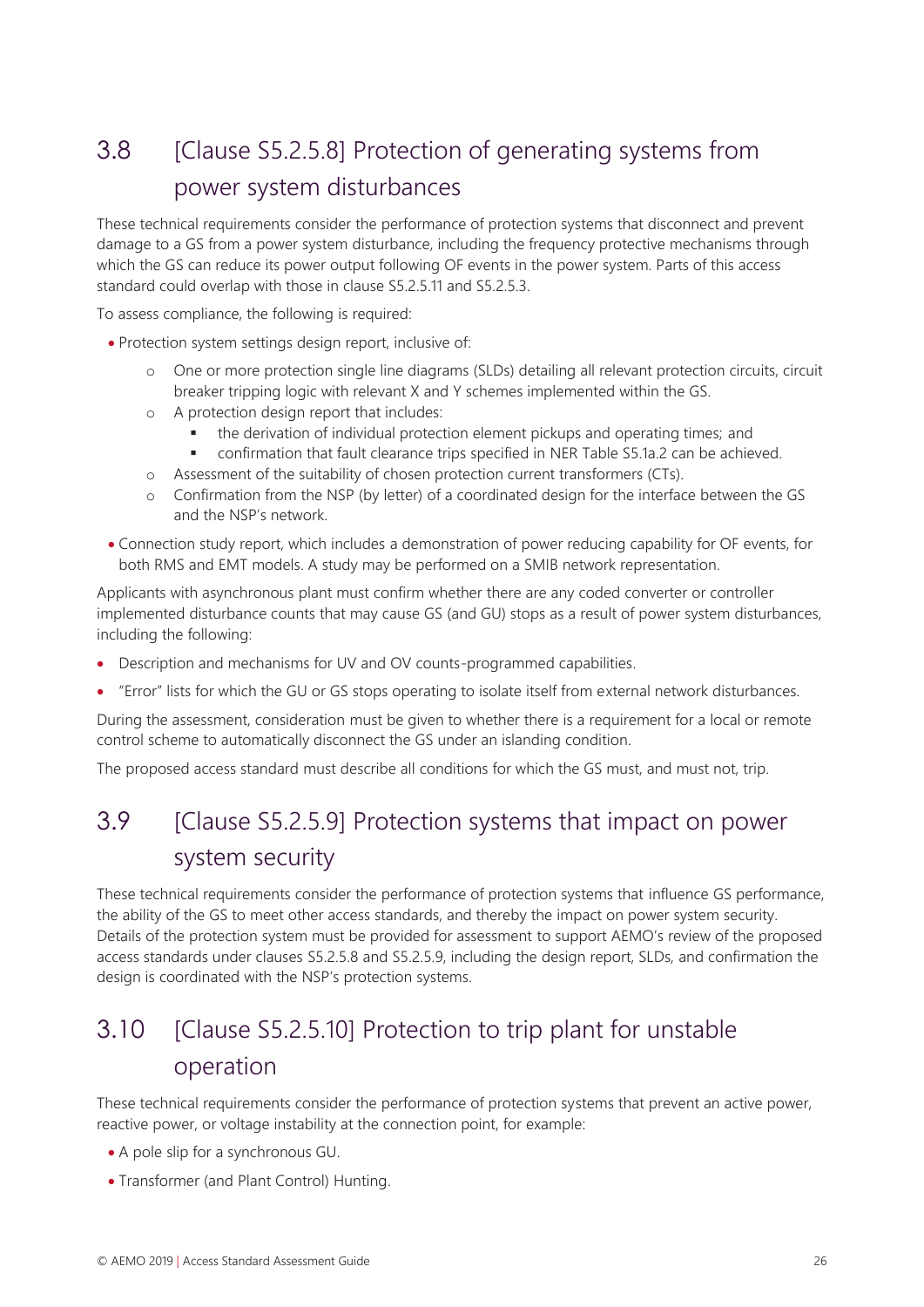• Unstable converter/controller resonance/undamped oscillations in power, reactive power or voltage and a loss of control in the case of an asynchronous GU or asynchronous GS.

Part of this assessment is expected where system strength remediation options include inter-trips to isolate an unstable GU from the network.

The Applicant must provide details of the protection system design, which may overlap with the information supplied for assessment of the proposed access standard under clause S5.2.5.8. For all network connections (including for prior planned and unplanned outages) the assessment must confirm adequate resonance studies demonstrating that there are no adverse coupling effects or converter instability (in case of asynchronous generation) that may result in unstable active power and reactive power of voltage at the connection point.

As a result of the assessment, the NSP or AEMO may require installation of a protection system to prevent consequential tripping or damage to other GUs, the network, or the facilities of other network users, or to prevent unstable operation with an adverse impact on power system security (e.g. sub-synchronous resonance relay). AEMO must be advised by the NSP/Applicant of results considering both N-1 and N-1-1 system conditions (i.e. network configuration considering prior outage). Where sub-synchronous resonances occur in the assessment of this proposed access standard, the Applicant/NSP must consider the following, at least:

- application of protective sub-synchronous resonance protection; and
- pre-contingent active power curtailment where sub-synchronous resonance studies yield unstable or undamped active power, reactive power or voltage at the connection point,

and provide results of these studies to AEMO for review.

The design report must explain the derivation of settings that, in the case of instability at the connection point, may require time domain dynamic studies. For a GU with a pole slip protection relay, this would be an RX plot of the impedance seen by the pole slip protection relay during the fault/contingency conditions specified in clause S5.2.5.5, superimposed on the protection relay operating characteristic.

Where a proposed access standard is below the automatic access standard, agreement must be reached by all parties for the protection system to trip any other part of the GS to stop the instability. Proposals to trip the plant as a result of power system weakness and inadequate plant design (resulting in unstable voltage, reactive power or power control) to offset its dependence on the provision of system strength from external sources, might not be approved by AEMO as a system strength remediation scheme. For example, clause S5.2.5.10 does not circumvent the requirement to ride through disturbances.

## <span id="page-26-0"></span>3.11 [Clause S5.2.5.11] Frequency control

Frequency control capability is mandatory from 5 October 2018, and Applicants must provide evidence of frequency control capabilities for assessment.

These technical requirements consider the performance of the frequency control system and the ability of the GS to increase or decrease its active power output in response to a power system frequency event.

The NER require GSs to:

- deliver capability for all FCAS (automatic access standard); or
- have sufficient capability to operate in frequency (proportional) response mode with responses agreed with AEMO (minimum access standard).

To assess compliance, the following is required:

• Details of the control system, in particular, control block diagrams, operating modes topology, control system time constants, droop settings and operating deadbands (positive and negative).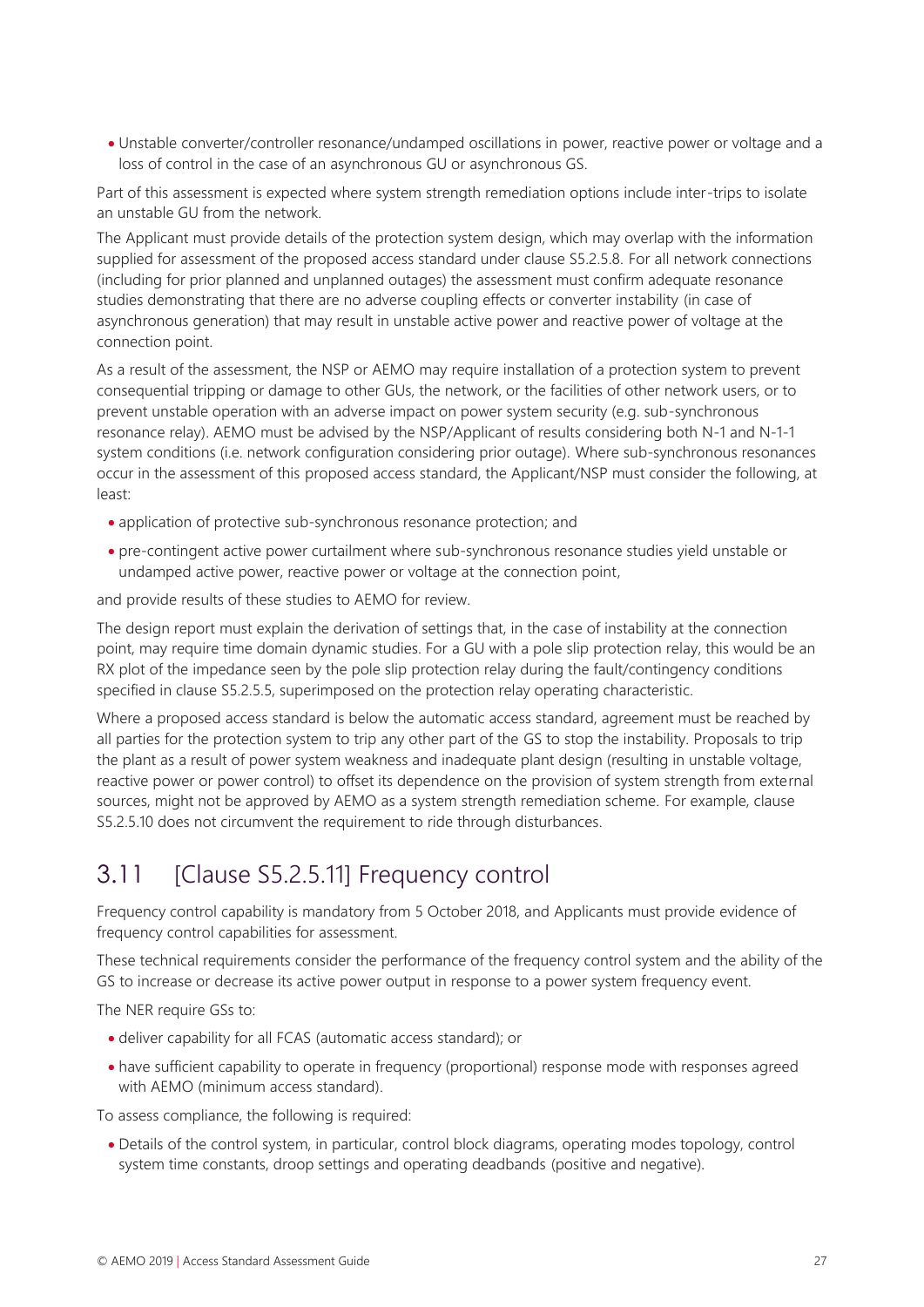- Time domain dynamic studies showing the active power response to changes in power system frequency for both RMS and EMT models.
- Commissioning procedure/tests, including demonstration of response to frequency injection at the plant level.
- Review of the Applicant's R2 data as part of the compliance plan-site tests (including capturing of measurements from system incidents (when they occur) to demonstrate compliance with the relevant access standard and model accuracy)
- RMS and EMT models and demonstration of performance on a SMIB case as well as with wider network representation, e.g. AEMO's OPDMS network information. Network studies are required to ensure to demonstrate the effect of GS droop settings, including demonstration that the response is adequately damped.

Consideration must be given to ensure any FCAS to be provided by the GS does not exceed those that would be consistent with the proposed access standard. Some aspects of this requirement overlap with clauses S5.2.5.7 and S5.2.5.8.

Where a proposed access standard is below the automatic access standard the Applicant must demonstrate that the increase or decrease in active power transfer is as close as practicable to the automatic access standard. It must also include the agreed values for maximum and minimum operating levels.

## <span id="page-27-0"></span>3.12 [Clause S5.2.5.12] Impact on network capability

These technical requirements consider the impact of the GS on inter-regional and intra-regional transfer capability.

With the operating reduction of GSs equipped with an excitation control system and power system stabilizers (PSS) found in synchronous generation, network capability is influenced by the emerging mix of asynchronous generation that broadly comprises converter interfaced technologies, such as full scale converter interfaced battery system, full scale converter interfaced wind turbines, doubly-fed wind turbine GUs (i.e. with a partial converter system) and full converter interfaced solar PV GSs.

Considering the provision of system strength on which some GSs may rely on, the proposed access standard must be supported by a demonstration of any system strength remediation scheme, inter-trip or runback schemes on inter-regional or intra-regional power transfer capability below the level that would apply as if the GS were not connected.

To assess compliance, the following is required:

- Steady state load flow and time domain dynamic studies showing the impact of the GS on key interregional and intra-regional transfer limits. TNSPs can advise on key limitations to be considered for a given inter-regional or intra-regional transfer, be it a voltage or transient stability limit, or a thermal limitation. As TNSPs are familiar with the modelling assumptions used to derive network operating limits, the assessment is often undertaken by the TNSP.
- Frequency domain (small-signal) studies showing the impact of the GS on key inter-area modes, as smallsignal stability can restrict inter-regional transfer, and is of concern for AEMO, where some aspects of this requirement overlap with the requirements under clause S5.2.5.13.

Studies are expected to cover a range of operating conditions, including, as a minimum:

- maximum power generation in the over-excited and under-excited region;
- light, medium and high regional demand;
- high and low level of interconnector transfer conditions;
- minimum amount of synchronous generation;
- the performance of: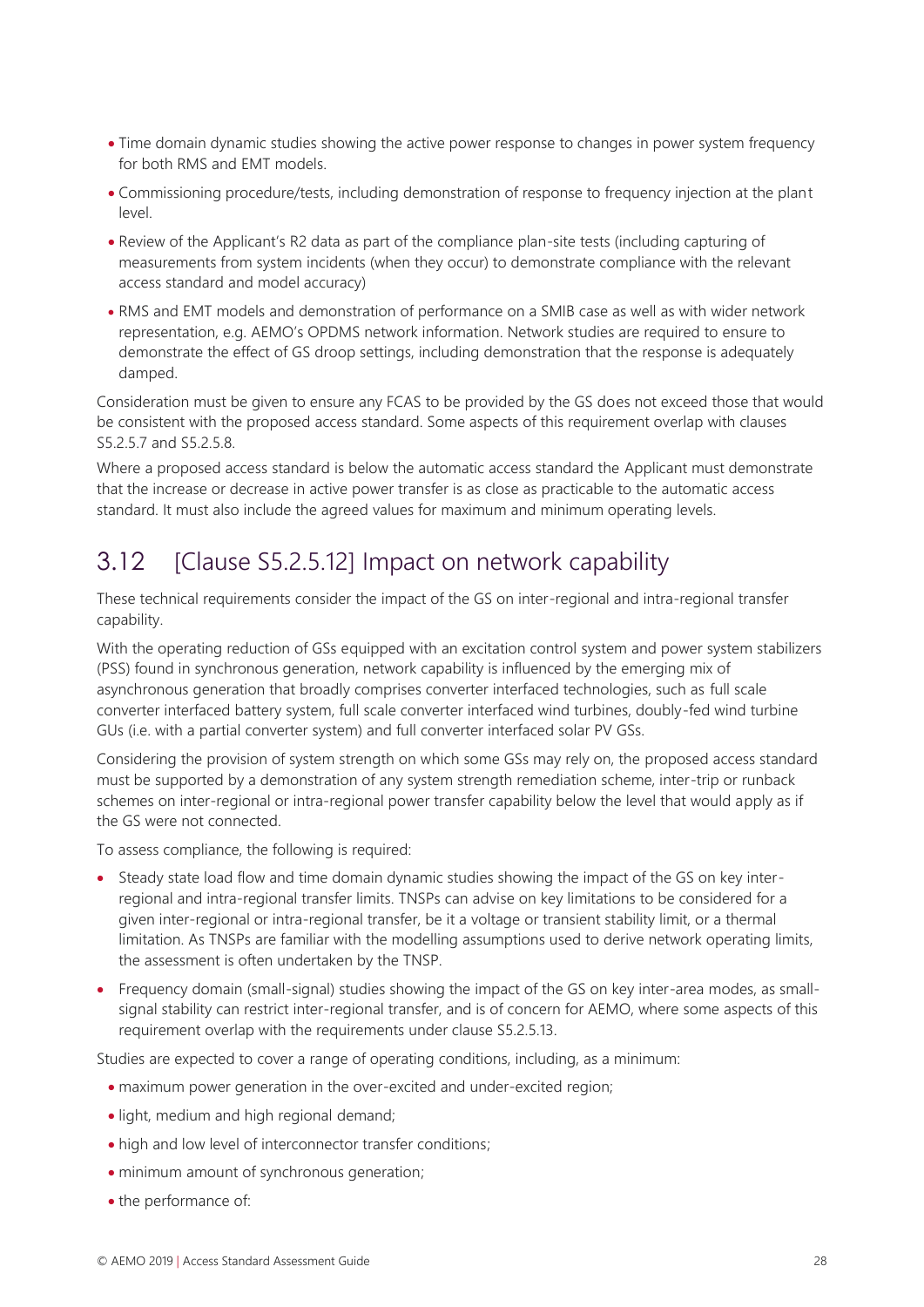- existing networks, existing GSs and other relevant projects (as agreed with the NSP and AEMO to form part of the assessment, e.g. other committed or considered projects); and
- control systems and protection systems, including auxiliary systems and automatic reclose equipment;
- whether a control system could minimise any reduction in power transfer capability; and
- whether operational arrangements are necessary to ensure that the GS is operated to meet at least the minimum access standard under abnormal network and GS conditions, so that power system security can be maintained.

The assessment must be carried out using both RMS and EMT software to confirm there is no adverse power system operation associated with abnormal and unbalanced power system events, control interactions or control instabilities associated with converter equipped technologies that may influence inter-regional and intra-regional transfer capability.

Where a proposed access standard is below the automatic access standard and a control system to minimise a reduction in power transfer capability has been included, the agreed GS capabilities, control systems and operational arrangements to be maintained by the Applicant must be detailed in the performance standard.

## <span id="page-28-0"></span>3.13 [Clause S5.2.5.13] Voltage and reactive power control

These technical requirements consider the performance of the voltage, PF and reactive power control system, and the ability of the GS to increase or decrease its reactive power output in response to a power system incident and to support network voltage through changes in the control system reference points. This requirement overlaps with the requirements under clauses S5.2.5.1 and S5.2.5.12, and control mode settings may have an impact on the assessments associated with the proposed performance under clauses S5.2.5.4 and S5.2.5.5.

NSPs and AEMO require both RMS and EMT models to be provided and verified against this access standard, including the benchmarking of both platforms. An Applicant must provide a voltage control strategy for the GS, which includes:

- Connection controlled point (including a primary electrical SLD with a description of the location of GS CTs/capacitor voltage transformers (CVTs) used for the plant controller).
- Operating principles of park controller, as well as primary and secondary response controls (e.g. OLTC systems, reactive plant).
- Control Block Diagram of all operating voltage control modes clearly indicating input time delays, filtering, control gains, limiters, resets and computed output signal dispatched to all GUs (including ancillary plant)
- For hybrid systems, this must include details of each control system, overarching park controllers, operating modes and communication delays.
- Details of control system redundancy (if used) and any control system switchovers in topologies.
- Explanation and modelling studies showing how the GS reaches its maximum and minimum PF operating levels (as required by clause S5.2.5.1) and demonstration that reactive power levels are sufficient to allow the voltage setpoint to be continuously controllable in the range of at least 95% to 105% of the target voltage (automatic access standard).
- SCADA signal list (relevant to voltage and reactive power-PF control) that the NSP and AEMO can use to instigate remote control change in setpoints.

Assessment requires details of the voltage, PF and reactive control system, time domain dynamic studies in RMS and EMT software that demonstrate the adequacy of the voltage, PF and reactive control systems and is consistent with typical commissioning tests, and frequency domain (small-signal) studies.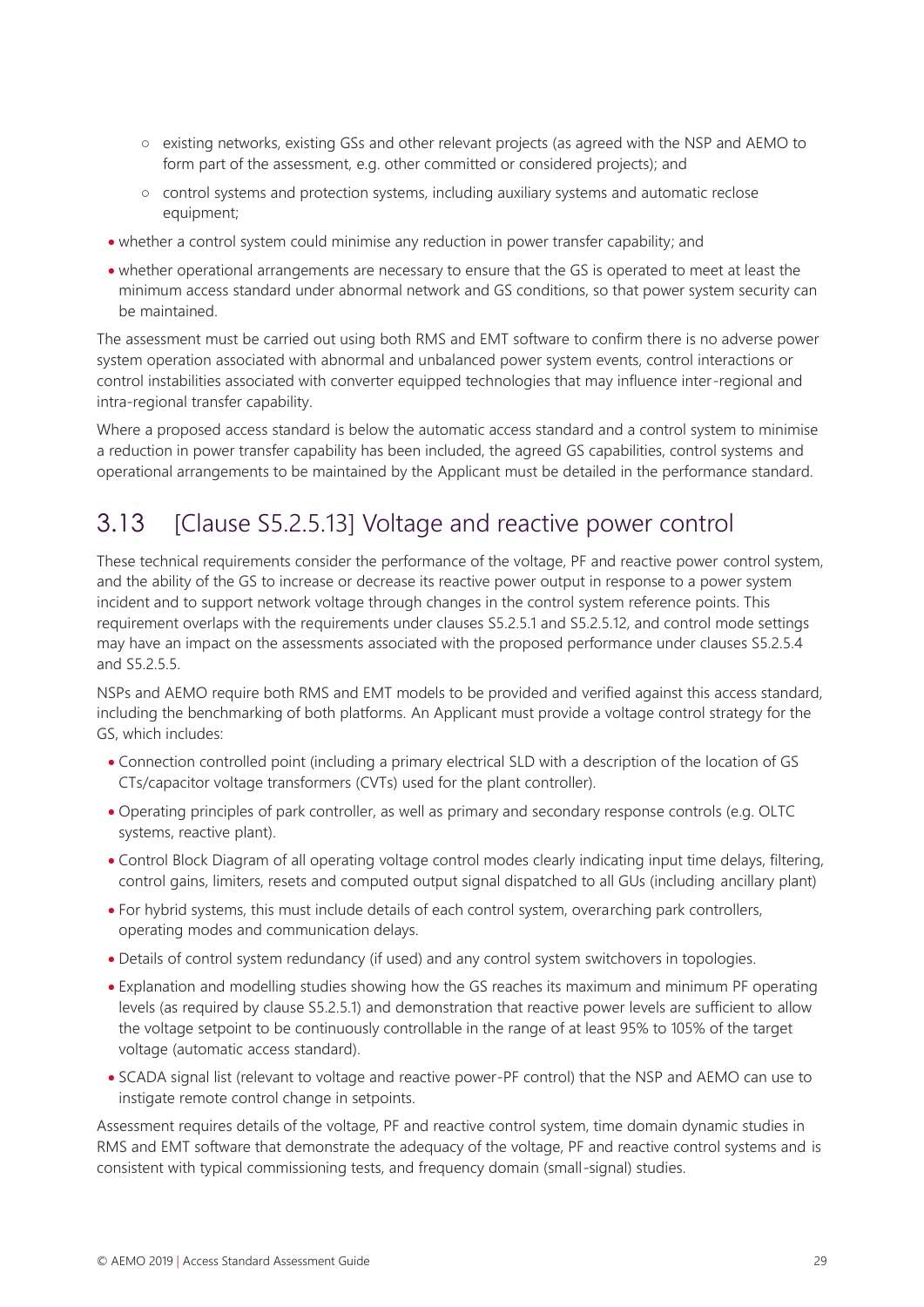For a synchronous GU, details of the voltage (PF and reactive control system) must be in the form of an excitation system design report that includes a block diagram and the derivation of key control system parameters. The coordination of excitation limiters with protection can be covered in the excitation system design report, or in the protection design report required for assessing the proposed access standard under clause S5.2.5.8. Where a PSS is to be installed, details on how the design parameters were determined is also required.

For an asynchronous GS, details of the voltage, PF and reactive power control system must include a block diagram and the derivation of key control system parameters for individual component voltage, PF and reactive power control and, where installed, the overall coordinated park voltage, PF and reactive power control scheme.

The time domain dynamic studies must demonstrate the adequacy of the voltage and reactive control systems. For a synchronous GU, this would include, though not be limited to, step and voltage disturbance response studies with the following:

- The GU unsynchronised, demonstrating adequate damping.
- The GU synchronised, demonstrating adequate damping with steps proving the performance of both over-excitation and under-excitation limiters.
- Excitation/voltage control sensitivity, rise time and ceiling voltage (field voltage and field current).
- Demonstrating operation of the GS does not cause instability that would adversely impact other Registered Participants.

For an asynchronous GS this would include, though not be limited to, step response and voltage disturbance studies with the following:

- Voltage setpoint reference steps into the GS voltage control scheme.
- PF setpoint reference steps into the GS PF control scheme.
- Reactive power setpoint reference steps into the GS reactive power control scheme.
- Induced voltage disturbance at the connection point, assessing the response of each control scheme.
- Validation of plant control transfer function (for RMS and EMT models) taking into account input references and output (dispatch) points.
- Demonstrating operation of the GS does not cause instability that would adversely impact other Registered Participants.

The frequency domain (small-signal) studies must show:

- Inter-area and local modes of oscillation are adequately damped.
- Operation of the GS does not degrade the damping of inter-area and local modes of oscillation.
- The damping performance of the PSS (if installed).
- No adverse impact on the stability of other network users' plant.

#### **System strength remediation or control interaction**

To assess whether the GS could cause another GS to become unstable, details of system strength remediation are required (if applicable).

#### **Interface with the connecting NSP**

Confirmation from the NSP is required of a coordinated design between the GS and any existing NSP voltage control schemes and dynamic plant in the surrounding network.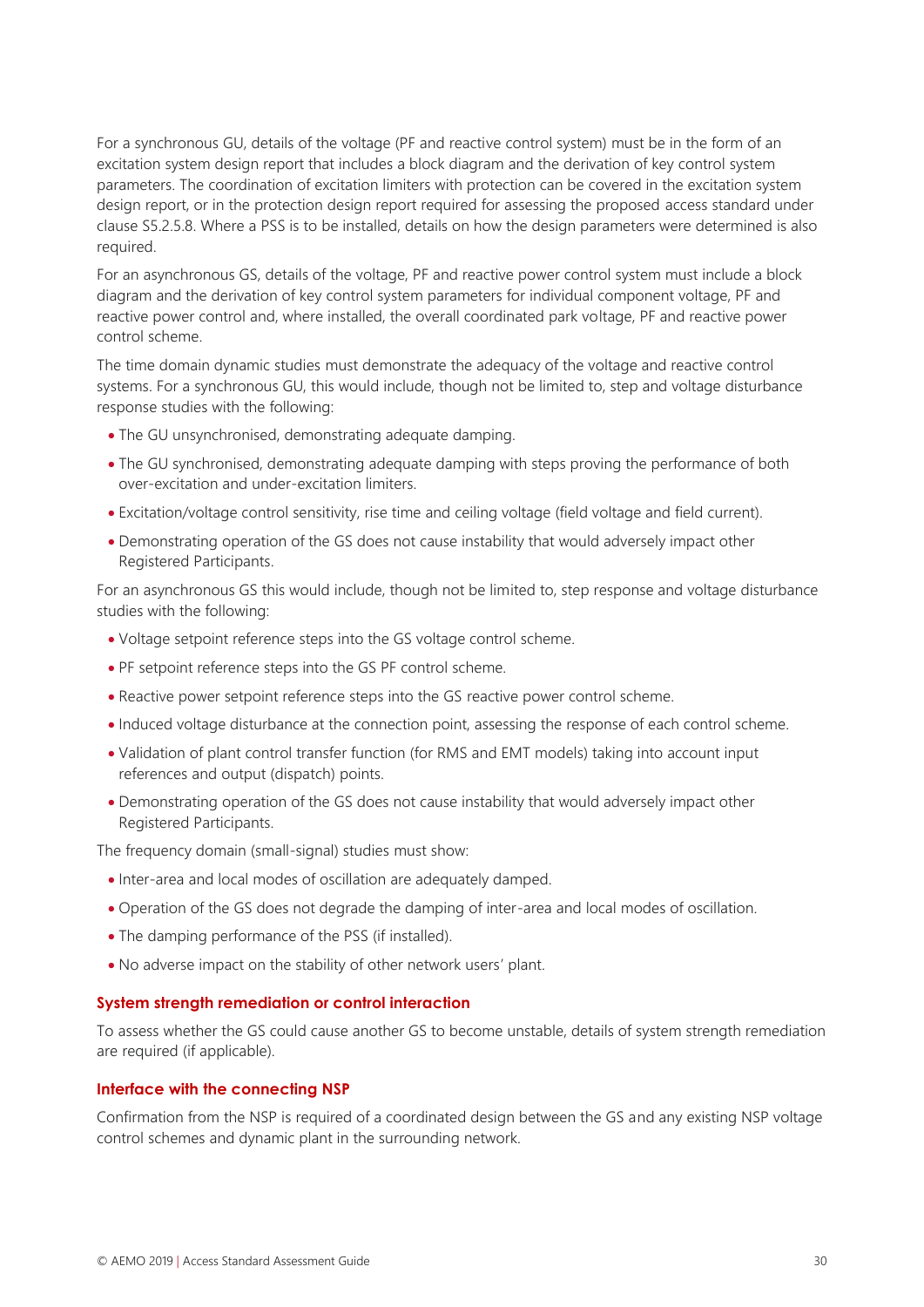## <span id="page-30-0"></span>3.14 [Clause S5.2.5.14] Active power control

These technical requirements consider the ability of a GS to increase or decrease its active power transfer in response to a dispatch instruction from AEMO. AGC capability is mandatory for all scheduled and semischeduled plant.

Details of the active power control system must be supplied, including:

- ramp up and ramp down capability [e.g. expressed in MW/min] including maximum and minimum possible achievable ramp rates;
- a control block diagram of the overall active power control scheme (including PI control parameters where used); and
- a qualitative description of the active power control system and its dispatch logic with sufficient detail to allow AEMO to understand how the GS will respond to dispatch.

For hybrid connections involving any combination of wind turbine technology, battery and solar PV, a control logic (and a block diagram including its settings) for each local controller is required in addition to the overall control scheme. The Applicant must provide a description of active power control automation and the GS's dispatch logic considering each of the GUs/loads.

Demonstration of performance against this access standard requires a SCADA signal list inclusive of GS ramp rates (as required by clause S5.2.6.1) and the test of signals (send-acknowledge-receive, also known as endto-end signal test) pre-energisation and immediately post energisation.

## <span id="page-30-1"></span>3.15 [Clause S5.2.6.1] Remote monitoring

These technical requirements consider the level of remote monitoring equipment and remote control equipment required for AEMO to discharge its market and power system security responsibilities.

To assess compliance, the following is required:

- A review of the SCADA points list to be supplied to AEMO by the Applicant (sufficient for forecasting, EMS SCADA system modelling, dispatch and VAR dispatch scheduling systems);
- Confirmation that the Applicant's communications facilities meet AEMO's Standard for Power System Data Communications<sup>21</sup>; and
- Testing (following physical implementation) to ensure that the information is being transmitted and received correctly. Tests are expected both pre- and post-energisation.

## <span id="page-30-2"></span>3.16 [Clause S5.2.6.2] Communications equipment

These technical requirements consider the telecommunications between the control centres of each of the Applicant and AEMO for the purposes of operational communications, and the electrical supply to the installed remote monitoring and control equipment.

To assess compliance, the following is required:

- Design details of the communication facilities to be installed. This may include schematic diagrams and a qualitative description of the communication facilities with sufficient detail to allow AEMO to understand the nature of communication facilities being installed.
- Design details on the effect of back-up supplies considering the loss of supply from the connection point, which may include, for example, Amp-hours rating (hours) for the substation battery bank supplying essential/non-essential load, diesel generator, details of uninterrupted power supply (UPS) in GUs.

<sup>21</sup> Available at: [https://www.aemo.com.au/-/media/Files/Electricity/NEM/Network\\_Connections/Transmission-and-Distribution/AEMO-Standard-for-Power-](https://www.aemo.com.au/-/media/Files/Electricity/NEM/Network_Connections/Transmission-and-Distribution/AEMO-Standard-for-Power-System-Data-Communications.pdf)[System-Data-Communications.pdf](https://www.aemo.com.au/-/media/Files/Electricity/NEM/Network_Connections/Transmission-and-Distribution/AEMO-Standard-for-Power-System-Data-Communications.pdf)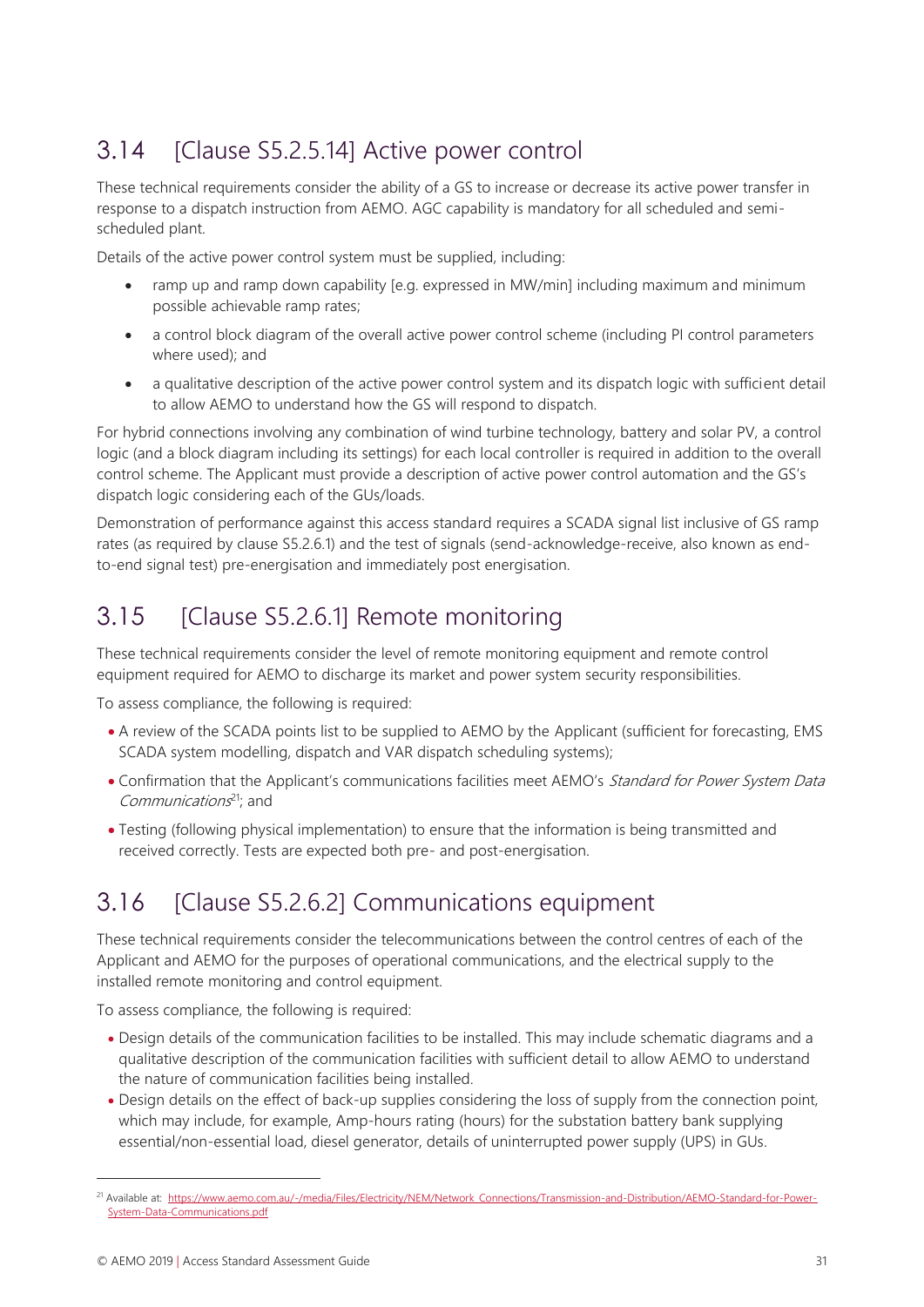## <span id="page-31-0"></span>3.17 [Clause S5.2.7] Power station auxiliary supplies

These technical requirements consider how a GS obtains auxiliary power.

The Applicant must advise AEMO on how power is supplied to the auxiliary load of its GS. Where active power is supplied from an alternative connection point to that through which a GS's active power is transferred, an additional performance standard must be established under clause S5.3.5.

The Applicant must provide a primary SLD showing the connection arrangements, auxiliary loads and how the auxiliary power is supplied. For hybrid connections (any combination of battery (charging and discharging), wind and solar PV technology), a SLD together with a description (GS operating protocol) of any switching or operational arrangement must also be provided describing the plant operation.

## <span id="page-31-1"></span>3.18 [Clause S5.2.8] Fault Current

These technical requirements consider the fault current contribution of a GS to the connecting network, and the fault current withstand of the GS and those circuit breakers used to isolate it from the network.

To assess compliance, the following is required:

- Maximum and minimum fault levels at the point of connection.
- Maximum and minimum fault levels in the wider network.
- GS equipment specifications for required fault withstand capability.

The Applicant/NSP also must ensure that:

- Protection setting details provided for assessment of the proposed access standards under clauses S5.2.5.8 and S5.2.5.9 are appropriate for the equipment ratings.
- The agreed fault contribution from the GS will not result in the fault withstand capability of the surrounding network to be exceeded.

In determining the design adequacy of GS equipment, it is expected that the Applicant and NSP would exchange information concerning the effect of supplying grid contribution, or ultimate fault levels for equipment, and reticulation system – cable design.

AEMO requires that modelling (RMS and EMT- SMIB) will confirm the expected current contribution and that the Applicant provides the following information for completeness:

- GU short circuit current limitations/capability.
- Description of GS for short circuit representation including its sequence components.
- Results of the EMT and RMS models against the stated short circuit contribution (balanced and unbalanced faults), taking into account transformer vector groups within the GS.

## <span id="page-31-2"></span>3.19 Additional information regarding Schedule 5.5.4

NER Schedule 5.5.4 includes a requirement to specify the SCR for which the GS and its control systems are designed and will be commissioned to maintain stable operation, and the Applicant must confirm it has the design capability to maintain stable operation.

To support this requirement, AEMO requires an OEM statement of the GS's equipment capability for operation in low SCR conditions for which the chosen technology and control systems can:

- Export power to its rated output.
- Satisfy requirements of grid FRT (consistent with changes that may result from application of a fault e.g. see clause S5.2.5.5).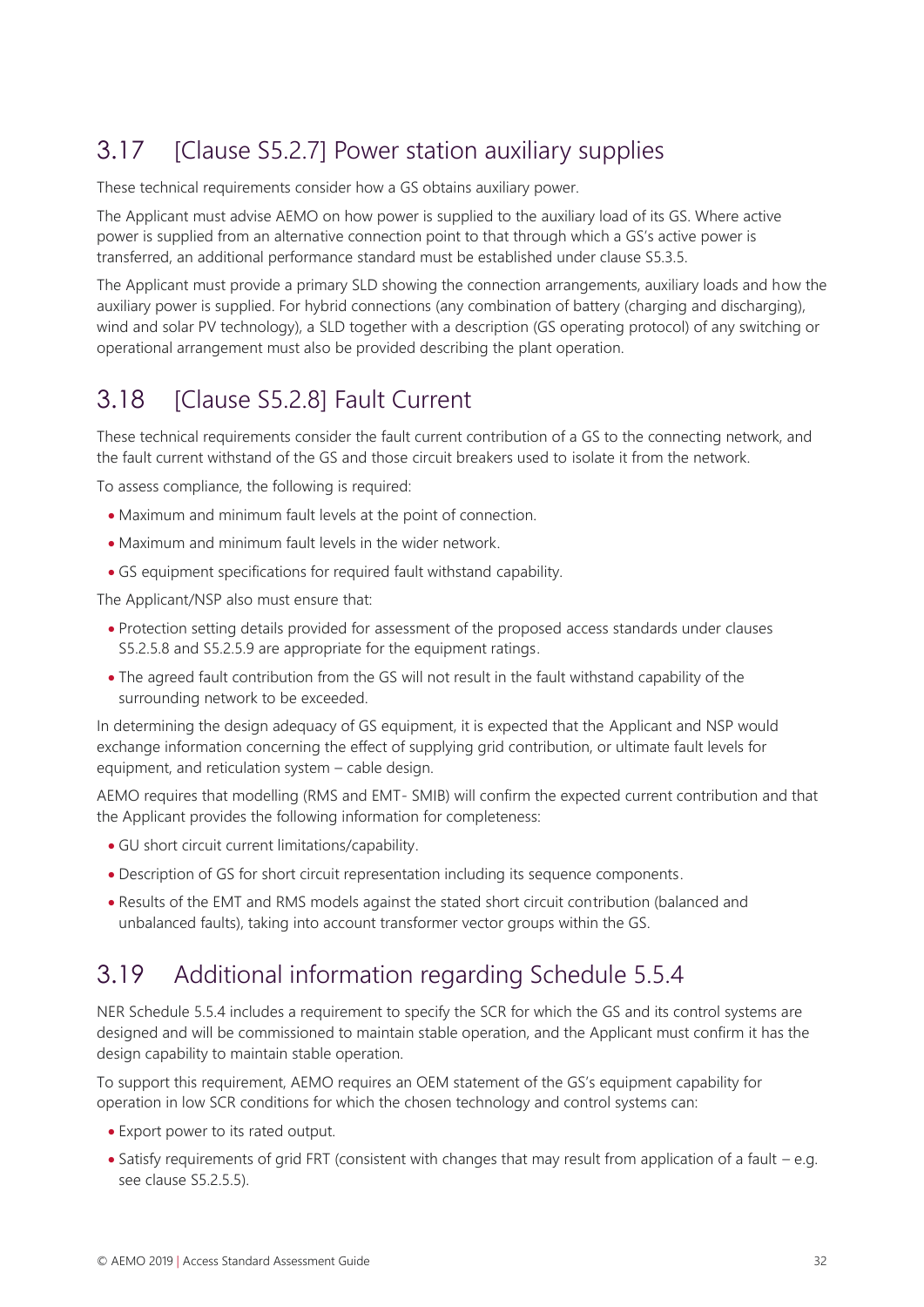• Respond to jumps or fast changes in voltage and frequency, consistent with the requirements under clause S5.2.5.3, S5.2.5.4 or S5.2.5.13 in achieving stable CUO, not losing control or resulting in undamped responses.

Taking into account the declared SCR capability, if there are circumstances that may impact AEMO's ability to meet its power system security responsibilities, AEMO may constrain the generation by reason of the GS's dependency on system strength from third parties when this system strength is not available at the GS's connection point (including constraining on the basis of pre-contingent assessments).

These assessments take into account whether the Applicant has trip schemes, runback schemes or protection systems to disconnect it for unstable behaviour (e.g. loss of control stability resulting in sub-synchronous oscillations) and the impact the GS may have under those circumstances.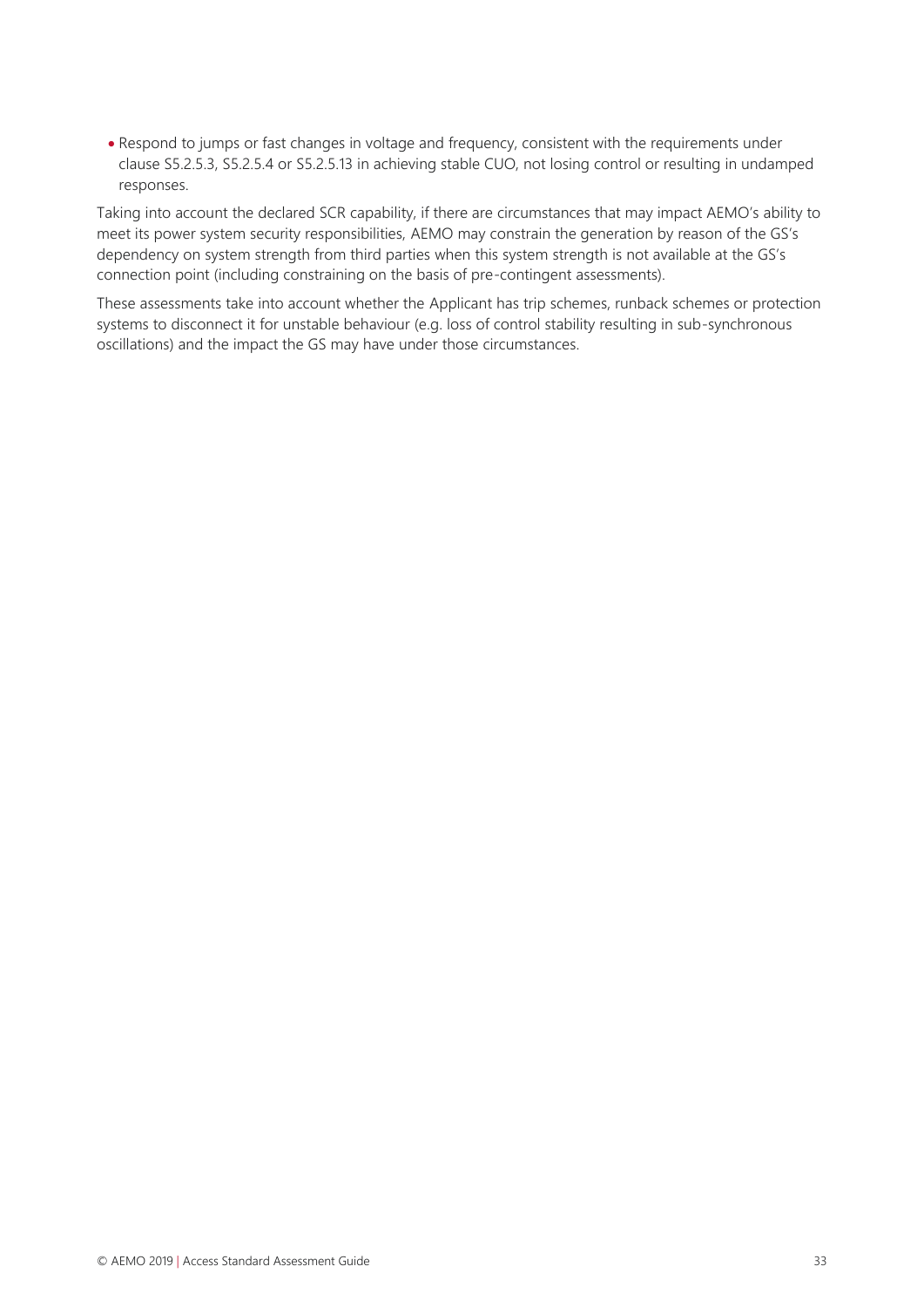## <span id="page-33-0"></span>**4. Post connection R2** model validation

Applicants must undertake R2 model validation tests and have a commissioning and compliance plan that captures system incidents when they occur (and are difficult to test, e.g. actual response to system faults) to demonstrate compliance with the performance standards (including model accuracy). Moreover, if either of the two circumstances contemplated by NER clause 5.7.7 occur, AEMO may request a test under clause 5.7.7 to verify plant performance and model validation.

All applicable and reasonable commissioning tests to verify plant configuration, protection, control settings, SCADA and market communications/control system interfaces and performances must be consistent with the performance standards (as recorded in the connection agreement and registered by AEMO).

These tests must be done upon energisation and staged through a number of commissioning points consistent with GS construction and mechanical and electrical completion of GS components. Depending on the nature of issues that occur and require rectification during commissioning, these commissioning points may be amended to verify GS performance considering any observed non-conformance. To support this process, Applicants must carry out FATs for equipment prior to energisation and undertake site acceptance tests (e.g. SCADA and grid control system, signals for AEMO's Energy Conversion Model) to verify that its own balance of plant design conforms to primary and secondary design specifications and will not cause adverse impact on other network users, adversely impact the operational integrity of the GS, or jeopardise its compliance with its performance standards.

See also AEMO's test plan templates for synchronous and asynchronous plant.<sup>22</sup>

<sup>&</sup>lt;sup>22</sup> Available at: [https://www.aemo.com.au/-/media/Files/Electricity/NEM/Network\\_Connections/Transmission-and-Distribution/Generating-System-Test-](https://www.aemo.com.au/-/media/Files/Electricity/NEM/Network_Connections/Transmission-and-Distribution/Generating-System-Test-Plan-Template-for-Conventional-Synchronous-Machines.pdf)[Plan-Template-for-Conventional-Synchronous-Machines.pdf](https://www.aemo.com.au/-/media/Files/Electricity/NEM/Network_Connections/Transmission-and-Distribution/Generating-System-Test-Plan-Template-for-Conventional-Synchronous-Machines.pdf) (for synchronous GS) and [https://www.aemo.com.au/-](https://www.aemo.com.au/-/media/Files/Electricity/NEM/Network_Connections/Transmission-and-Distribution/Generating-System-Test-Template-for-Non-Synchronous-Generation.pdf) [/media/Files/Electricity/NEM/Network\\_Connections/Transmission-and-Distribution/Generating-System-Test-Template-for-Non-Synchronous-](https://www.aemo.com.au/-/media/Files/Electricity/NEM/Network_Connections/Transmission-and-Distribution/Generating-System-Test-Template-for-Non-Synchronous-Generation.pdf)[Generation.pdf](https://www.aemo.com.au/-/media/Files/Electricity/NEM/Network_Connections/Transmission-and-Distribution/Generating-System-Test-Template-for-Non-Synchronous-Generation.pdf) (for asynchronous GS).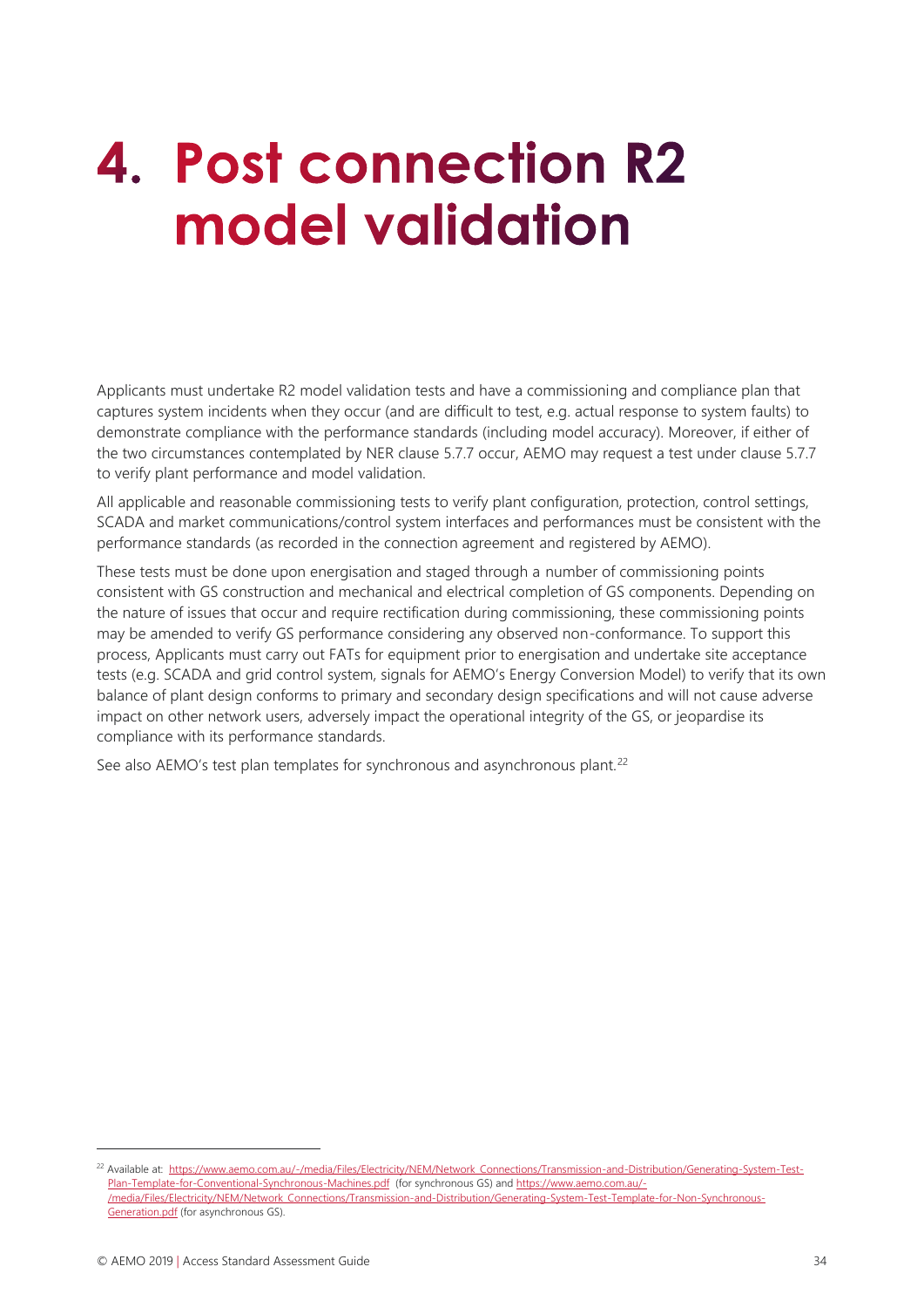## <span id="page-34-0"></span>**List of abbreviations**

This document uses many terms that have meanings defined in the National Electricity Rules (NER) or are commonly used in the electrical engineering community. Some abbreviations may be specific to this document only.

| Term         | Definition                                                                                     |
|--------------|------------------------------------------------------------------------------------------------|
| AGC          | Automatic Governor Control (referred to in the NER as the automatic generation control system) |
| <b>CBF</b>   | Circuit breaker fail                                                                           |
| CT.          | Current transformer                                                                            |
| <b>CUO</b>   | Continuous uninterrupted operation                                                             |
| <b>CVT</b>   | Capacitor voltage transformer                                                                  |
| <b>EMT</b>   | Electro-magnetic transients                                                                    |
| <b>FAT</b>   | Factory acceptance test                                                                        |
| <b>FCAS</b>  | Frequency control ancillary service                                                            |
| <b>FRT</b>   | Fault ride-through                                                                             |
| <b>GS</b>    | Generating system                                                                              |
| GU           | Generating unit                                                                                |
| HV           | High Voltage                                                                                   |
| <b>HVRT</b>  | High voltage ride-through                                                                      |
| LVRT         | Low voltage ride-through                                                                       |
| <b>MFRT</b>  | Multiple FRT, used in the content of multiple voltage disturbance (ride-through)               |
| <b>NEMDE</b> | National Electricity Market Dispatch Engine                                                    |
| <b>NSP</b>   | The connecting Network Service Provider                                                        |
| <b>OEM</b>   | Original Equipment Manufacturer                                                                |
| OF           | Over-Frequency                                                                                 |
| <b>OLTC</b>  | On-load tap changer                                                                            |
| <b>OPDMS</b> | Operations and planning data management system                                                 |
| OV           | Over-Voltage                                                                                   |
| PF           | Power factor                                                                                   |